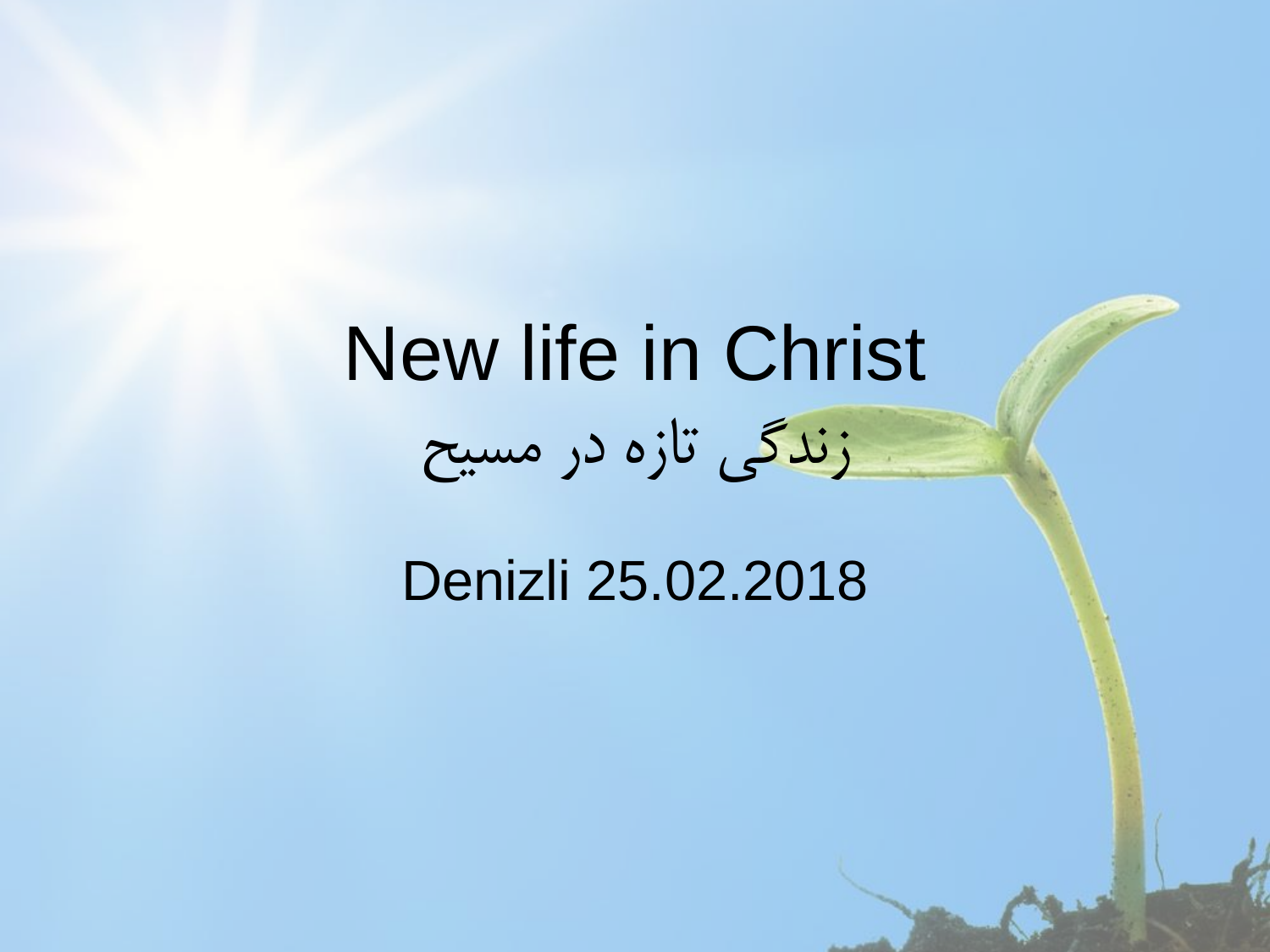### مقدمه Introduction

- This is a study of the Bible verses on life in Christ, new life
- Additional practical material on this subject is available in:
	- 22 lesson course #22
	- 40 lesson course #36
- این مطالعه ای از آیات کتاب مقدس بر موضوع زندگی در مسیح، زندگی تازه، می باشد.
- منابع کاربردی بیشتر در مورد این موضوع بصورت زیر در دسترس است: – دوره 22 درس 22# – دوره 40 درس 36#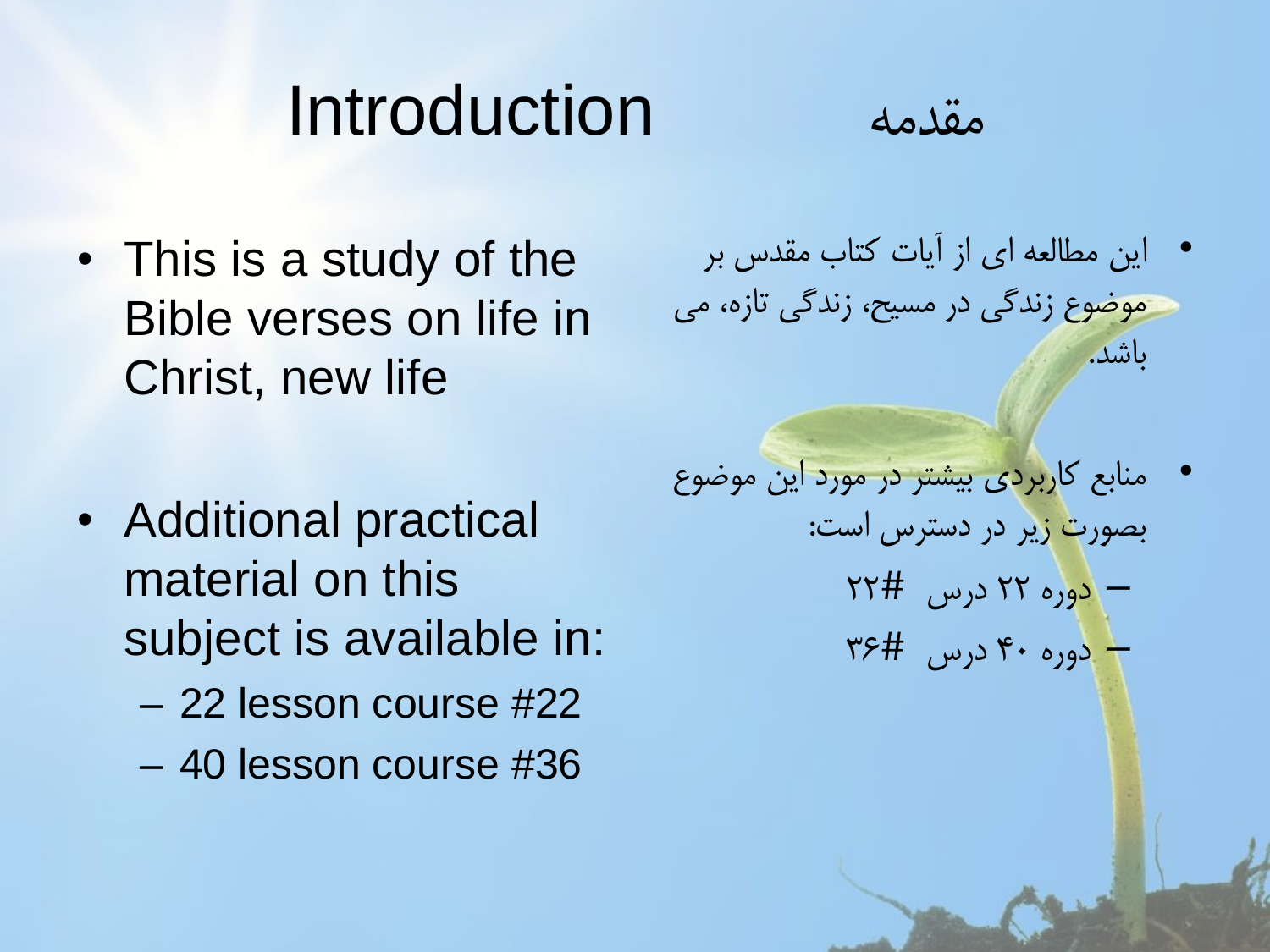## New life for Christians زندگی تازه برای مسیحیان

- Many people think that new life for Christians means a list of don'ts.
	- giving up smoking,
	- drinking,
	- partying,
- The Bible does talk of some behaviours which should stop, like stealing, but the main behaviours are positive,
	- love,
	- kindness,
	- truth,
	- confidence,
	- joy



- بسیاری از انسان ها بر این باورند که زندگی تازه برای مسیحیان به معنای لیستی از نباید هاست. – ترک سیگار – نوشیدن الکل – شرکت در مهمانی ها
- کتاب مقدس در مورد برخی رفتار ها که باید متوقف شود، سخن گفته است، مانند دزدی. اما رفتار های اصلی مثبت هستند.

– عشق

– مهربانی

– حقیقت

– شادی

– اعتماد به نفس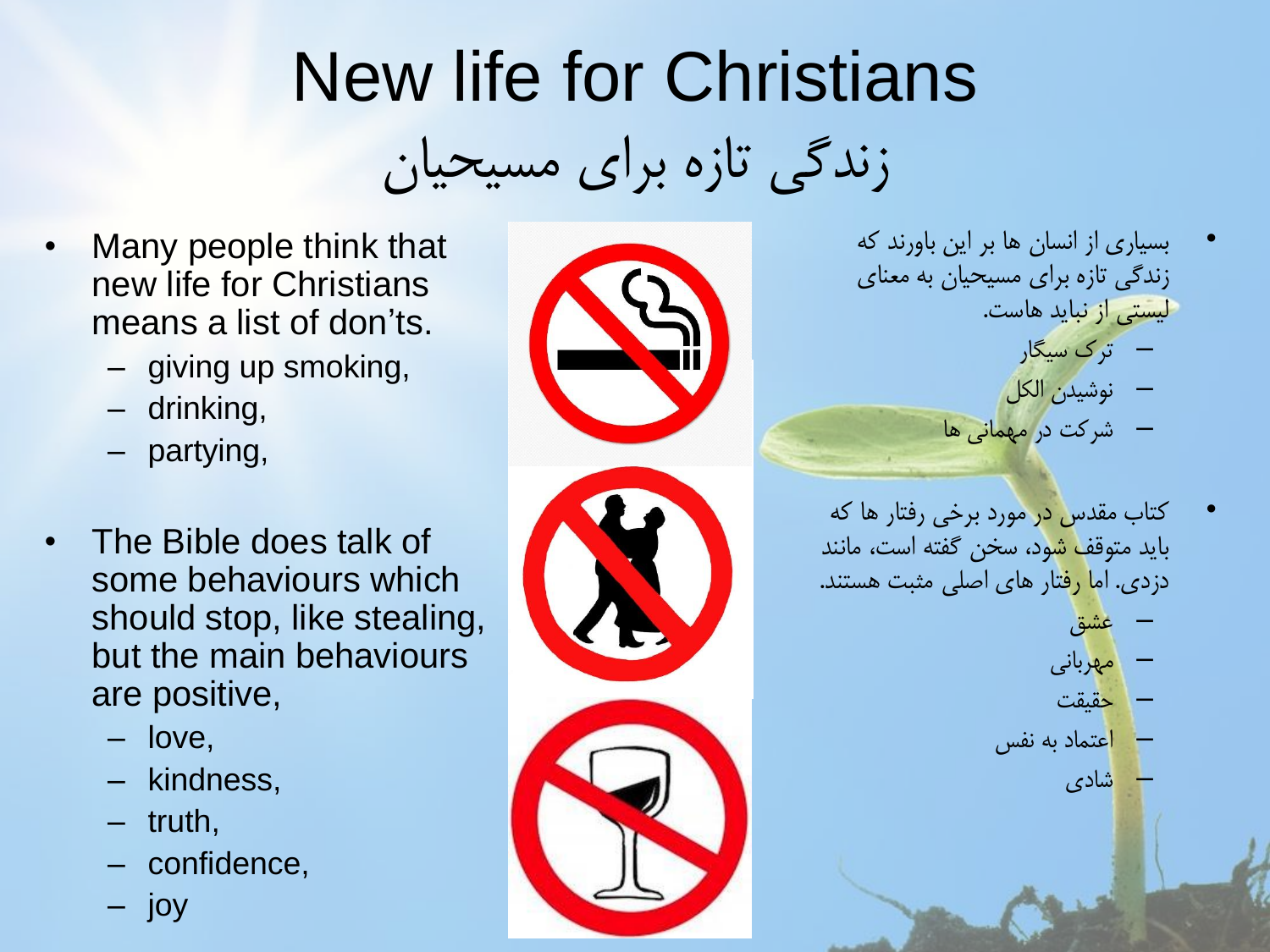## Which is better – old or new? کدام بهتر است – قدیمی یا جدید؟



- Sometimes old and new is a matter of taste.
	- Old shoes are more comfortable
	- Some people prefer old cars
- But not in the Bible
	- the old life is sick, leading to death…



- بعضی اوقات قدیمی و جدید بودن، موضوعی سلیقه ای است. – کفش های قدیمی راحت تر است. – بعضی افراد ماشین های قدیمی را ترجیح می دهند.
- اما نه در کتاب مقدس

– زندگی قدیمی بیمار است، به مرگ منجر می شود.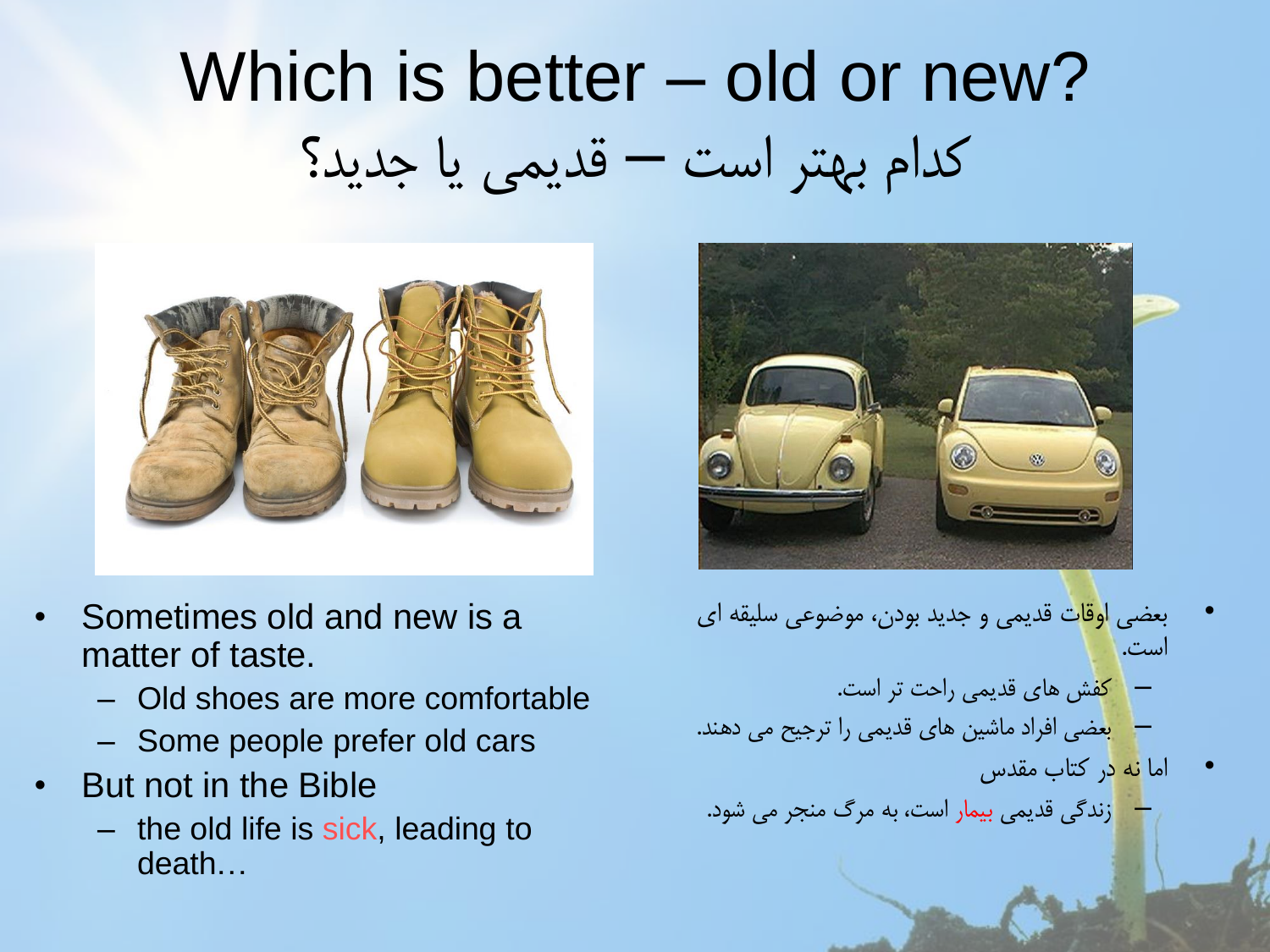#### The new life is happier and healthier than the old life زندگی تازه شاد تر و سالم تر از زندگی قدیمی است.



So we do not lose heart. Though our outer self is wasting away, our inner self is being renewed day by day. **(2 Corinthians 4:16)** از این جهت خسته خاطر نمی شویم، بلکه هر چند انسانیت ظاهری ما فانی میشود، لیکن باطن روز بروز تازه میگردد. **)2 قرنتیان 4 : 16(**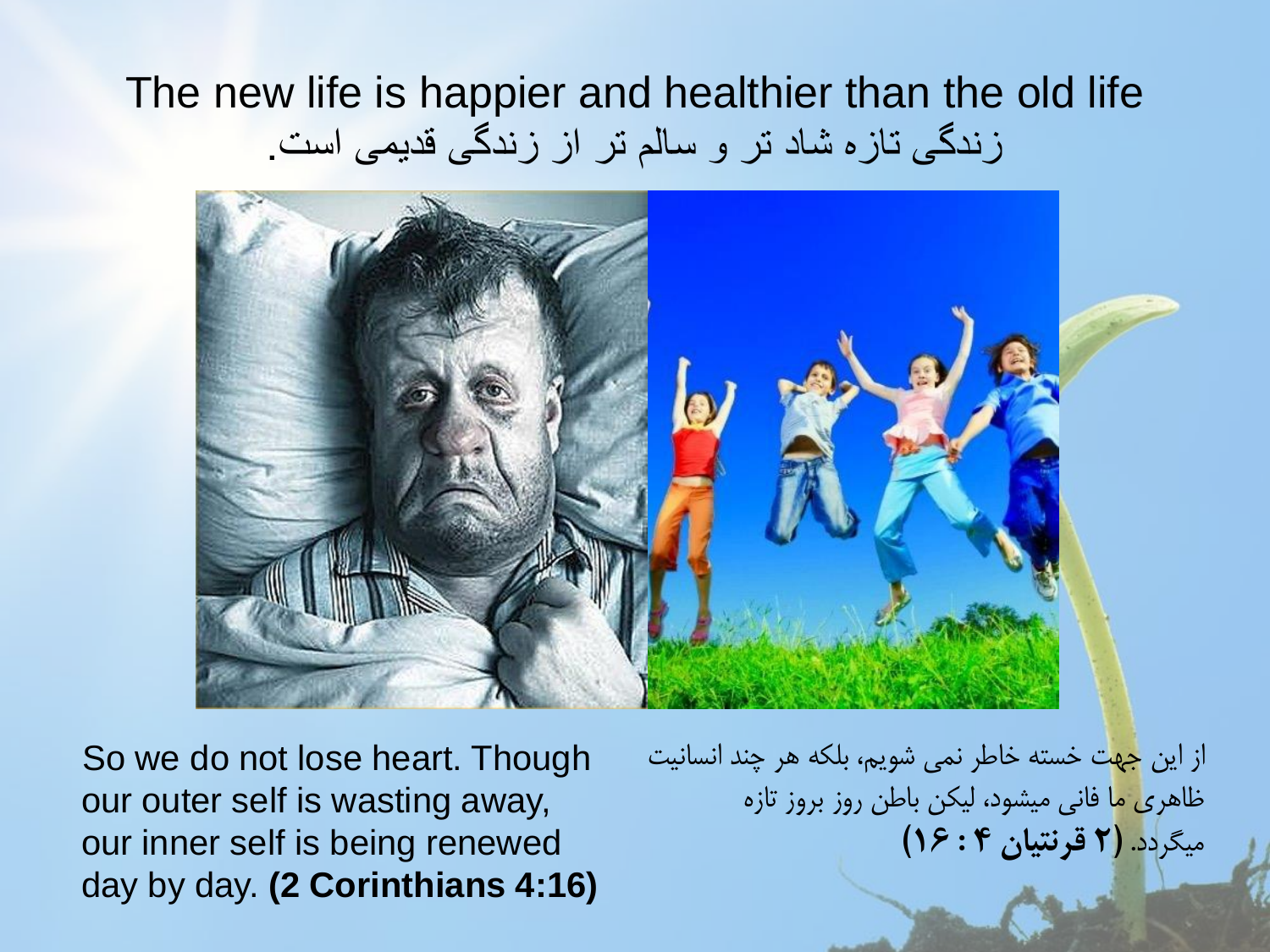## **Old / New – many pairs قدیمی / جدید – جفت های بسیار**

**The old/new contrast has many forms:**

- **Old Testament / New Testament**
- **Old covenant / new covenant**
- **Old life / new life**
- **Old man / new man**
- **Old creation / new creation**
- **In Adam / in Christ**
- **Flesh / spirit**

مقایسه های قدیمی/جدید به صورت های متعددی وجود دارد:

- عهد عتیق / عهد جدید
- پیمان قدیم / پیمان جدید
	- زندگی قدیم / زندگی جدید
		- مرد پیر / مرد تازه
- آفرینش قدیم / آفرینش جدید
	- در آدم / در عیسی
		- جسم / روح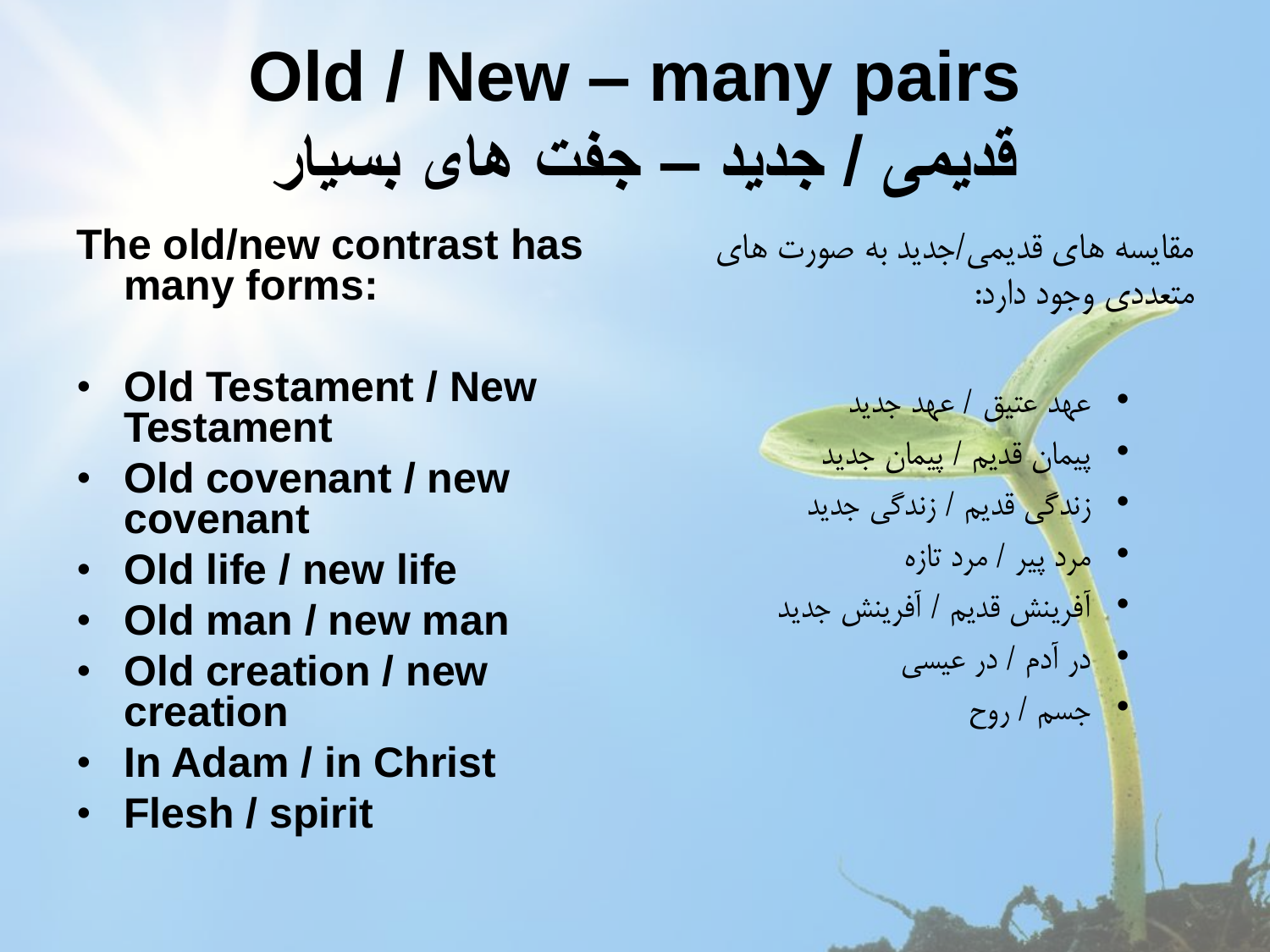### Old testament example: new life for the nation of Israel مثال عهد عتیق: زندگی تازه برای قوم اسرائیل

When God (through the kings of Persia) gave new life to Israel and allowed the Jews to return.

**Ezra 9:9** Though we are slaves, our God has not forsaken us in our bondage. He has shown us kindness in the sight of the kings of Persia: He has granted us **new life (revival)** to rebuild the house of our God and repair its ruins, and he has given us a wall of protection in Judah and Jerusalem.



زمانیکه خدا (از طریق پادشاه فارس) به بنی اسرائیل زندگی تازه ای داد و به قوم یهود اجازه بازگشت داد.

**عزرا 9 : 9** زیرا که ما بندگانیم، لیکن خدای ما، ما را در حالت بندگی ترک نکرده است، بلکه ما را منظور پادشاهان فارس گردانیده، **حیات تازه )تجدید حیات(** به ما بخشیده است تا خانه خدای خود را بنا نماییم و خرابی های آن را تعمیر کنیم و ما را در یهودا و اورشلیم قلعه ای بخشیده است.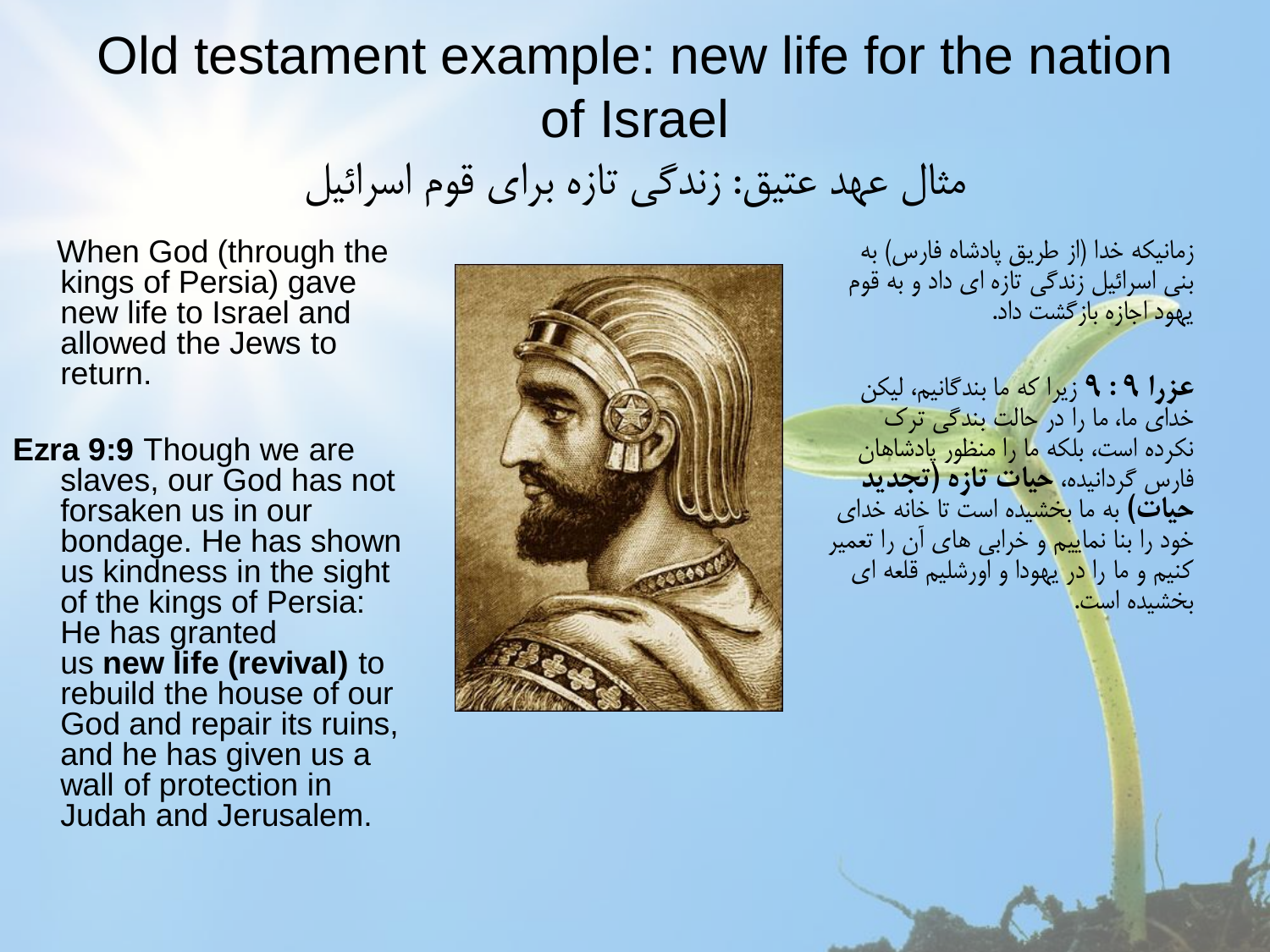The angel's word to Peter: the gospel is a life کالم فرشته به پطرس : انجیل یک زندگی است

- **Acts 5: 19** But during the night an angel of the Lord opened the prison doors, brought them out, and said, **20** "Go, stand in the temple courts," he said, "and tell the people all about **this life**."
- Peter was not just to preach a doctrine, an idea, news, but a way of life.

• **اعمال رسوالن 5 : 19** شبانگاه فرشته خداوند درهای زندان را باز کرده و ایشان بروید و در را بیرون آورده، گفت **20** " هیکل ایستاده، تمام سخنهای این حیات را به مردم بگویید."

• پطرس تنها اصول، یک ایده و اخبار را بشارت نمی داد بلکه یک راه زندگی را.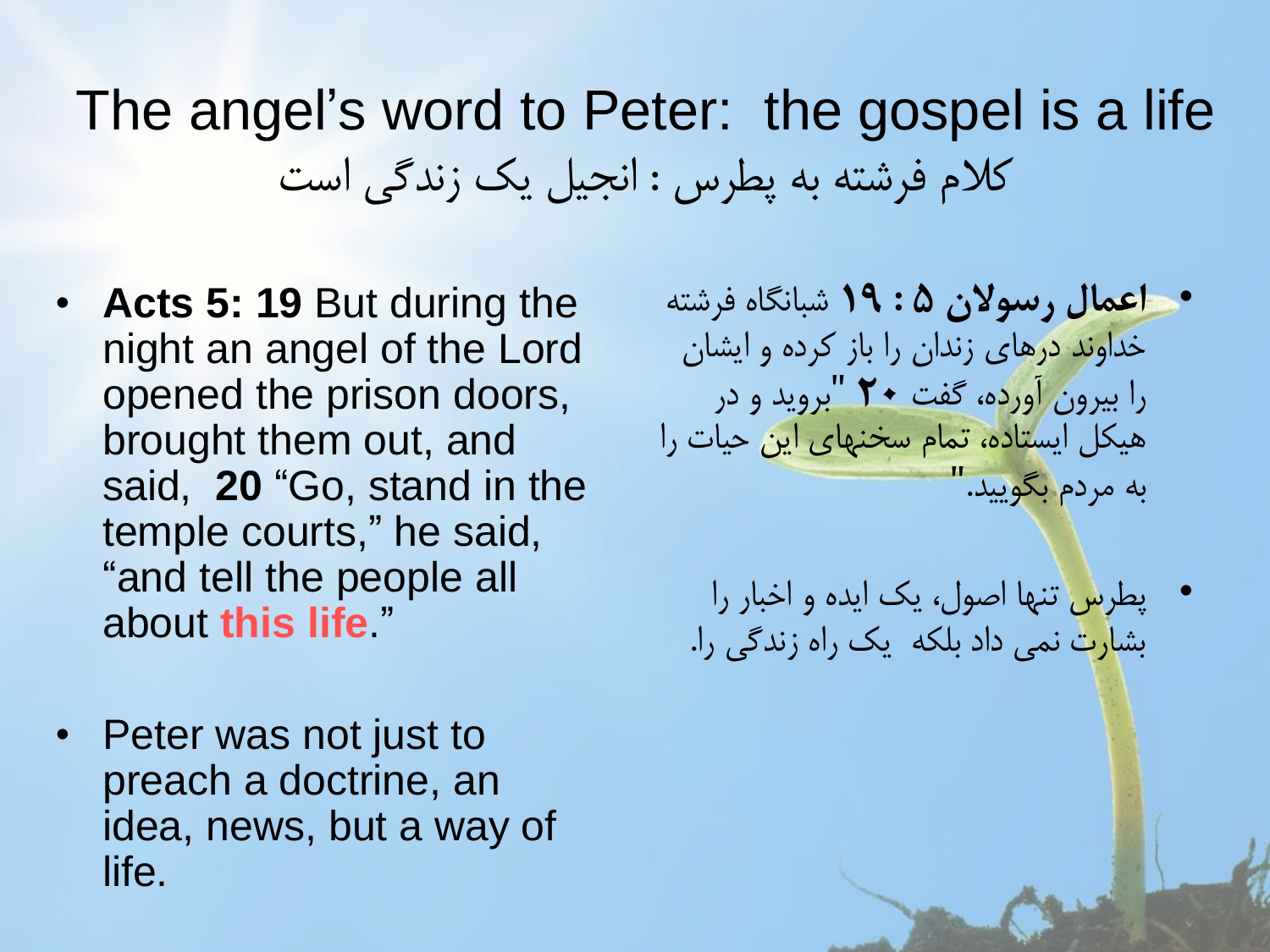### تولدی دوباره again Born

Jesus explained this new life as being 'born again' or 'born from above'

**John 3:3** Jesus answered him, "Very truly, I tell you, no one can see the kingdom of God without being born from above." **4** Nicodemus said to him, "How can anyone be born after having grown old? Can one enter a second time into the mother's womb and be born?" **5** Jesus answered, "Very truly, I tell you, no one can enter the kingdom of God without being born of water and Spirit. **6** What is born of the flesh is flesh, and what is born of the Spirit is spirit.

عیسی این زندگی تازه را به عنوان "تولدی دوباره" یا "تولدی از باال" شرح داد.

"آمین آمین به **یوحنا 3 : 3** عیسی در جواب او گفت: تو میگویم اگر کسی از سر نو مولود نشود، ملکوت خدا را "چگونه نمی تواند دید." **4** نیقودیموس بدو گفت: ممکن است که انسانی که پیر شده باشد، مولود گردد؟ آیا میشود که بار دیگر داخل شکم مادر گشته، مولود "آمین، آمین به تو می شود؟" **5** عیسی در جواب گفت: گویم اگر کسی از آب و روح مولود نگردد، ممکن نیست که داخل ملکوت خدا شود. **6** آنچه از جسم مولود شد، جسم است و آنچه از روح مولود گشت روح است.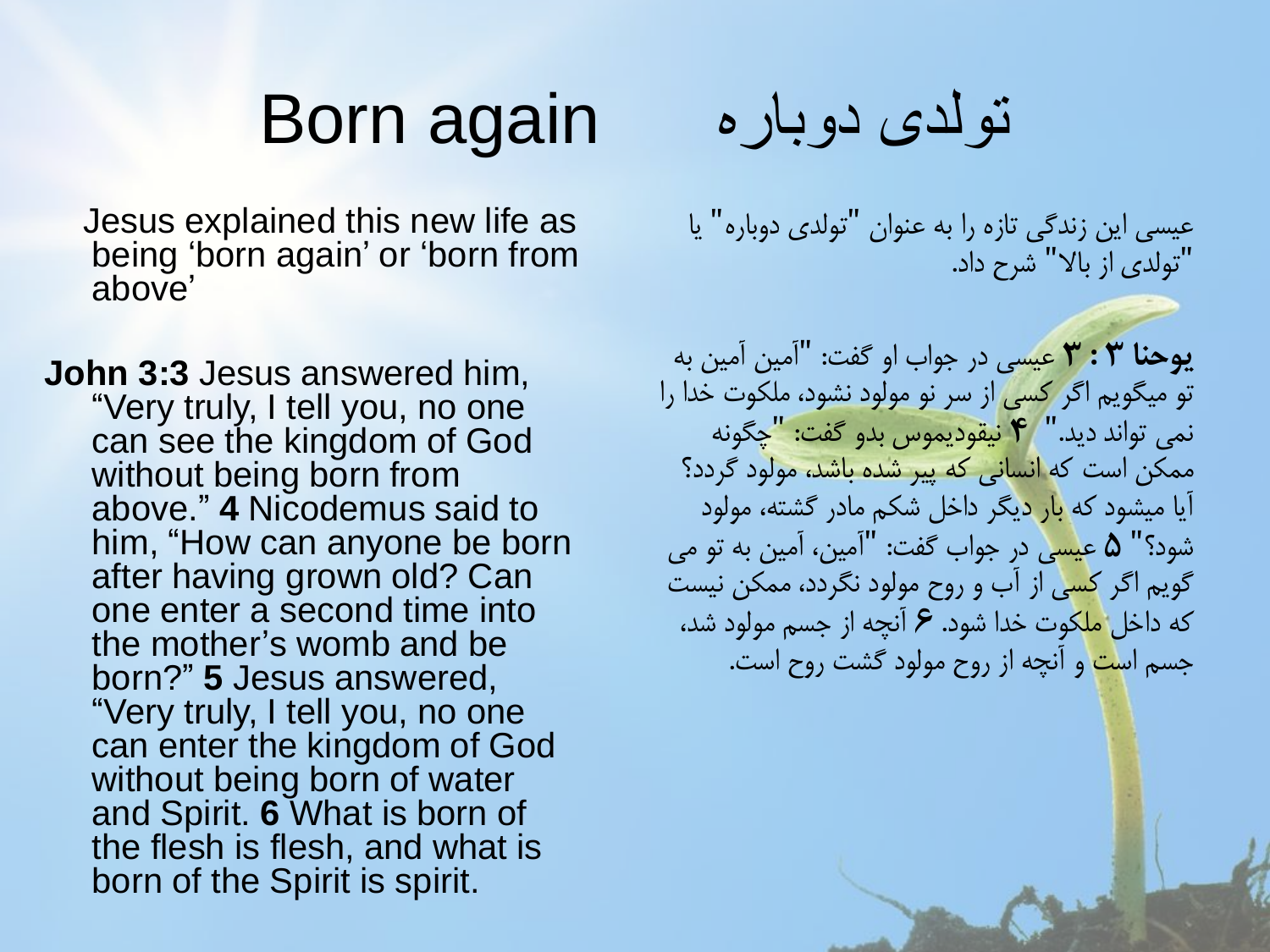Jesus compares the two meanings of spirit – breath and wind

عیسی دو معنای روح را مقایسه می کند – نفس و باد

- In Hebrew and Greek "wind" "spirit" "breath" are all the same word:
- **John 3:7** Do not be astonished that I said to you, 'You must be born from above.' **8** The wind [or breath or spirit] blows where it chooses, and you hear the sound of it, but you do not know where it comes from or where it goes. So it is with everyone who is born of the Spirit [or breath or wind] "
- This is a word game. It sounds strange to us, but Nicodemus knew the quotation is from )**Ecclesiastes 11:5**(
- هر " "نفس" روح در زبان عبری و یونانی "باد" " سه کلمه مشابه هستند:
- **یوحنا 3 : 7** عجب مدار که به توگفتم باید شما از سر نو مولود گردید. **8** باد [یا نفس یا روح] هرجا که می خواهد می وزد و صدای آن را می شنوی لیکن نمی دانی از کجا می آید و به کجا می رود. همچنین است هر که از روح [یا نفس یا باد] مولود گردد.
- این یک بازی با کلمات است. برای ما سخت است، اما نیقودیموس می دانست که این نقل قولی از کتاب **)جامعه 11 : 5(** است.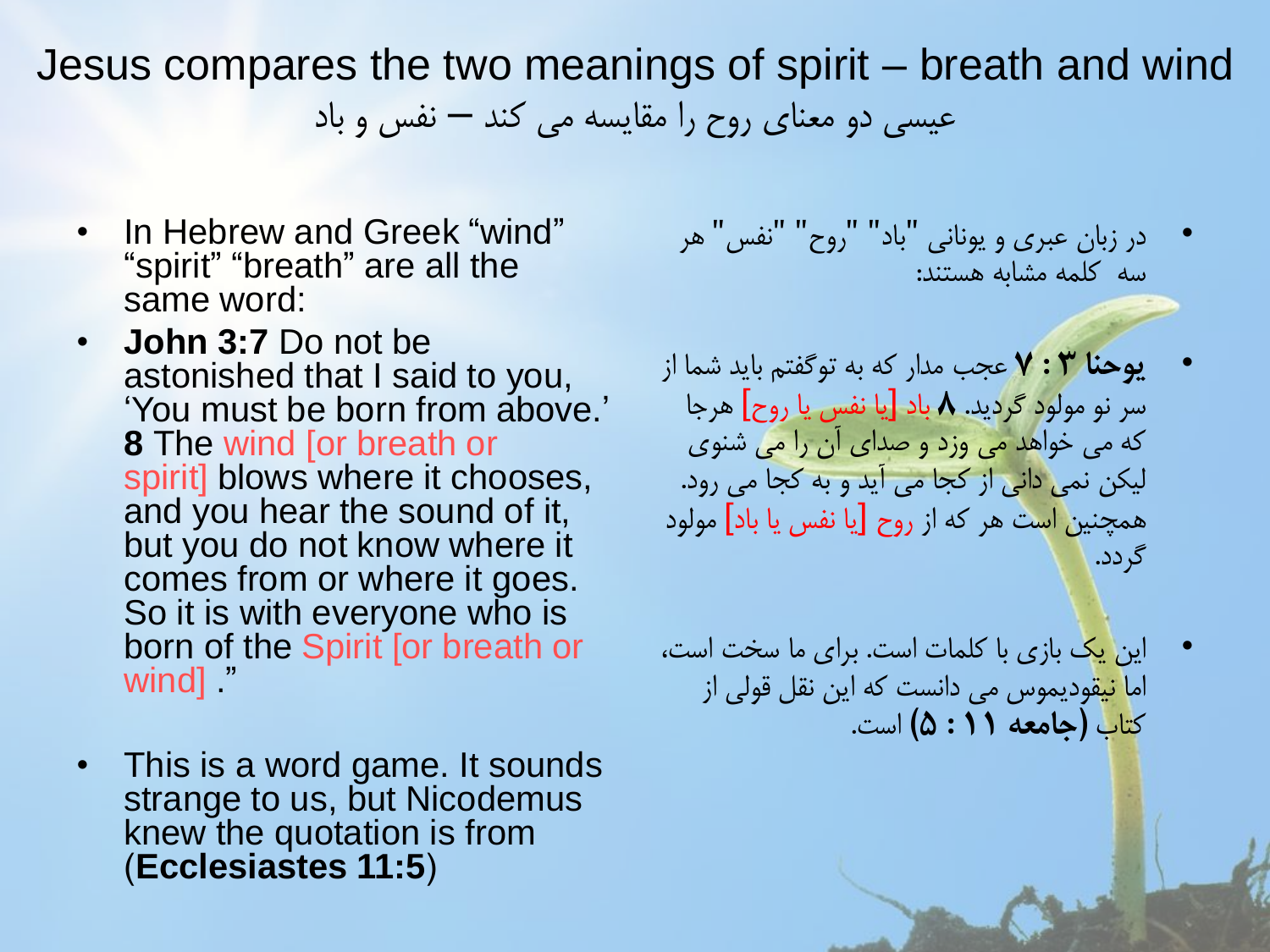### Contrast of physical breath and new life مقایسه تنفس فیزیکی و زندگی تازه

- Jesus was reminding Nicodemus that man could not know how God made the old breath (or wind or spirit) enter the womb of a physical baby:
- **Ecclesiastes 11:5** Just as you do not know how the breath (not wind) comes to the bones in the mother's womb, so you do not know the work of God, who makes everything.
- So, Jesus says, how can Nicodemus possibly expect to understand the new birth?
- God gives literal breath to baby in the womb. In the same way God with give figurative breath to the person born again in new life.
- عیسی به نیقودیموس یادآور شد که انسان ندانست چگونه خدا نفس قدیمی (یا باد یا روح) را به داخل رحم به یک نوزاد وارد کرد.
- **جامعه 11 : 5** چنانکه تو نمی دانی که راه نفس )نه باد( چیست یا چگونه استخوانها در رحم زن حامله بسته میشود، همچنین عمل خدا را که صانع کل است نمی فهمی.
	- بنابراین، عیسی می گوید، چگونه ممکن است نیقودیموس تولد تازه را درک کند؟
- خدا نفس حقیقی را به کودک در رحم می دهد. به همین ترتیب خدا با دادن نفسی تمثیلی به فرد به او زندگی تازه می دهد.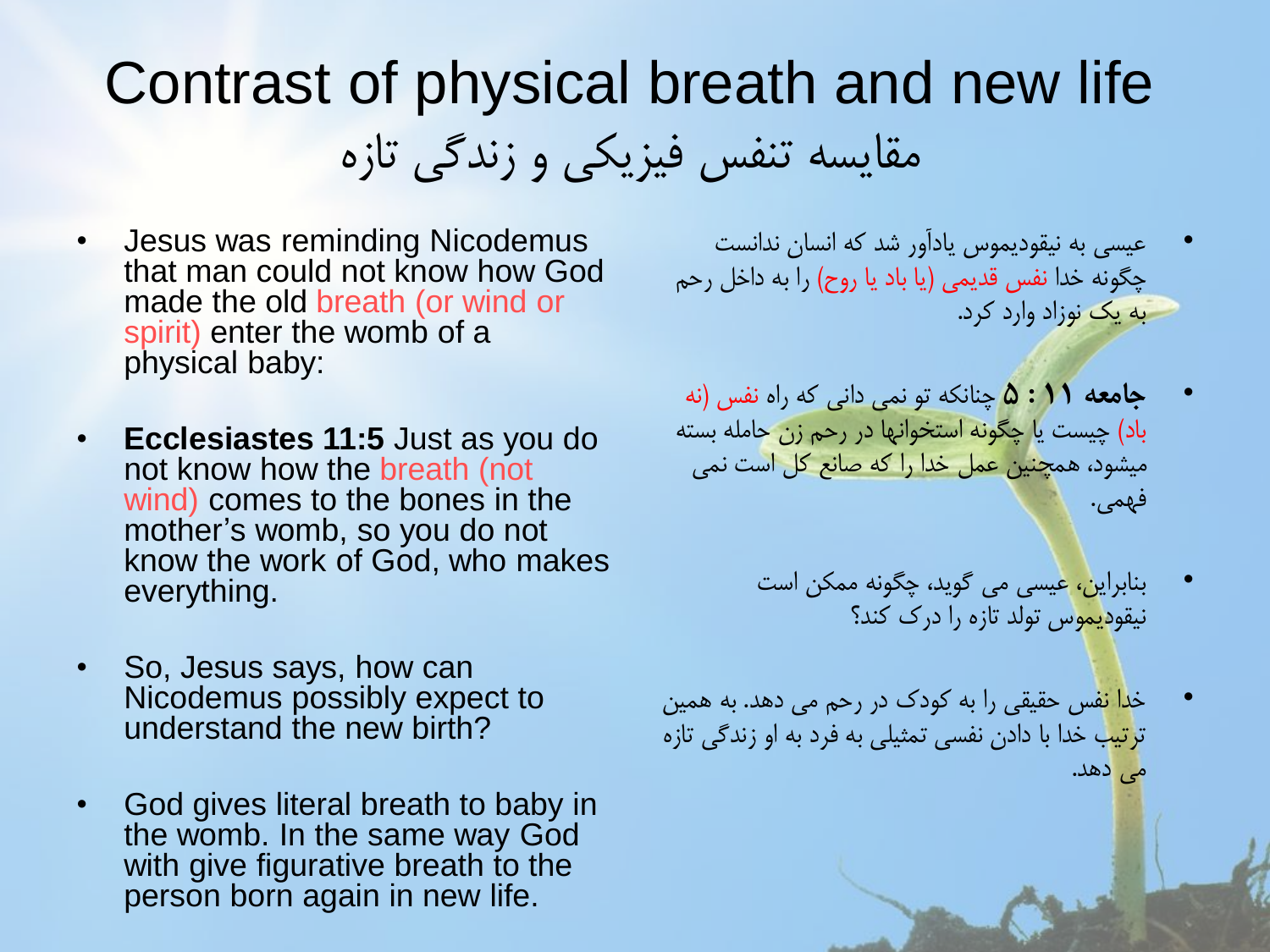## Born of the spirit روح تولد

- Some Christians think that spirit is about POWER, and Holy Spirit is a holy power.
	- This is a mistake; spirit [Greek pneuma] means breath, wind, not power.
	- Power is a different word [Greek dynamis]
- But we see in Romans 5:5 that this new spirit (or new breath) is not about magic, or supernatural power, but the most important gift is LOVE.
	- Love is the breath of the new life.
- Paul describes this in a similar way to the way Jesus explained born again to Nicodemus:
- **Romans 5:5** and hope does not disappoint us, because God's love has been poured into our hearts through the Holy Spirit that has been given to us.
- بعضی از مسیحیان بر این گمانند که روح، قدرت، و روح القدس قدرتی مقدس است.
- این اشتباه است. روح [باد در زبان یونانی] به معنای نفس است، باد، نه قدرت.
	- قدرت امری متفاوت است [نیرو در زبان یونانی]
- اما در رومیان 5 : 5 می بینیم که این روح جدید )یا نفس جدید( چیزی جادویی و یا قدرتی ماوراطبیعی نیست، اما مهمترین هدیه، عشق است.
	- عشق نفسِ زندگی تازه است.
	- پولس <mark>نیز ب</mark>ه طریقی مشابه با راهی که عیسی به نیقودیموس شرح داد، توضیح می دهد:

**رومیان 5 : 5** و امید باعث شرمساری نمی شود زیرا که <mark>محب</mark>ت خدا در دل های ما به روح القدس که به ما عطا شد ریخته شده است.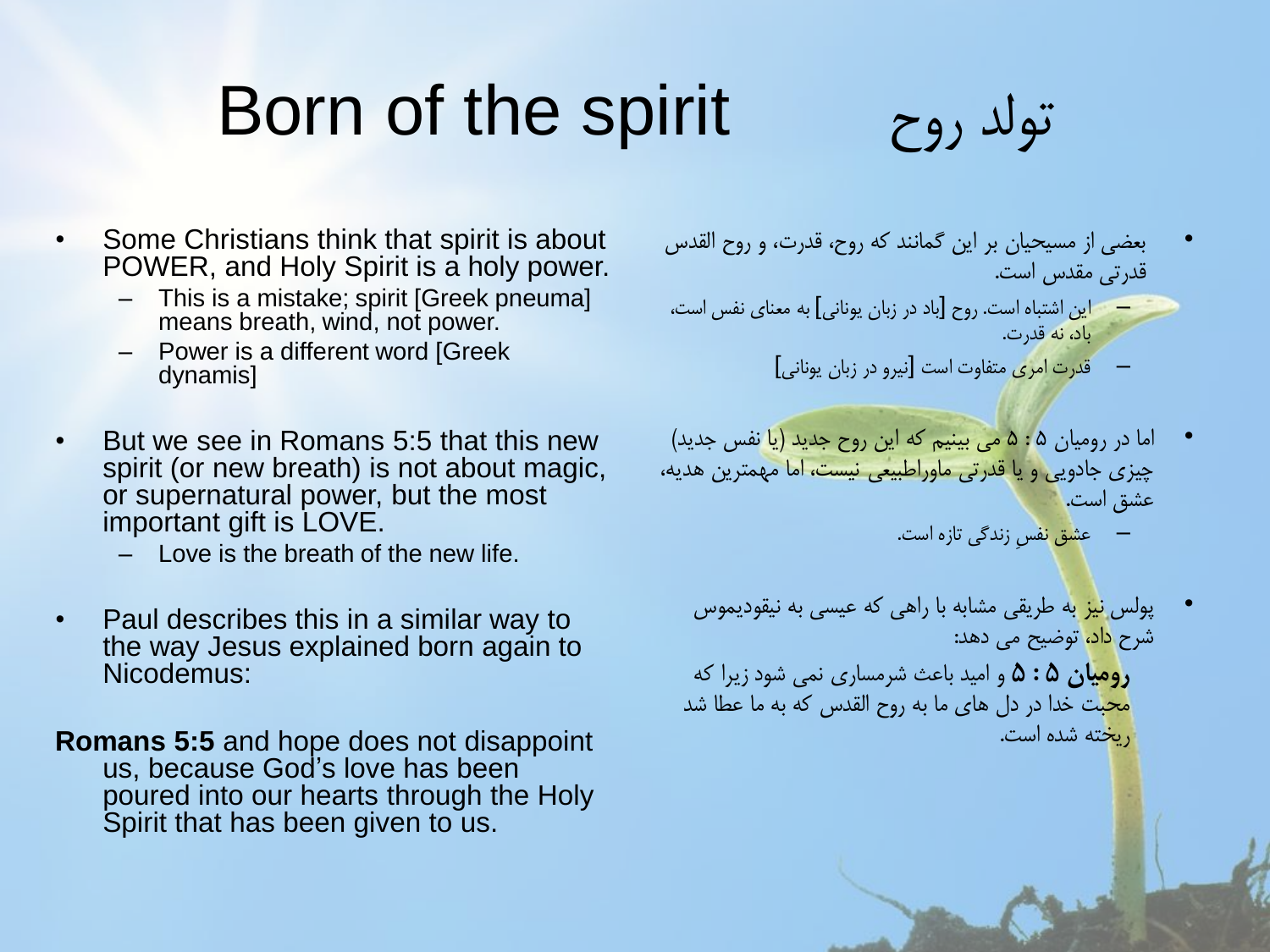

- **Romans 6:4** We were therefore buried with him through baptism into death in order that, just as Christ was raised from the dead through the glory of the Father, we too may live a **new life**.
- **Colossians 2:12** when you were buried with him in baptism, you were also raised with him through faith in the power of God, who raised him from the dead.



- **رومیان 6 : 4** پس چونکه در موت او تعمید یافتیم، با او دفن شدیم تا آنکه به همین قسمی که مسیح به جالل پدر از مردگان برخاست، ما نیز در تازگی حیات رفتار نماییم.
	- **کولسیان 2 : 12** و با وی در تعمید مدفون گشتید که در آن هم برخیزانیده شدید به ایمان بر عمل خدا که او را ازمردگان برخیزانید.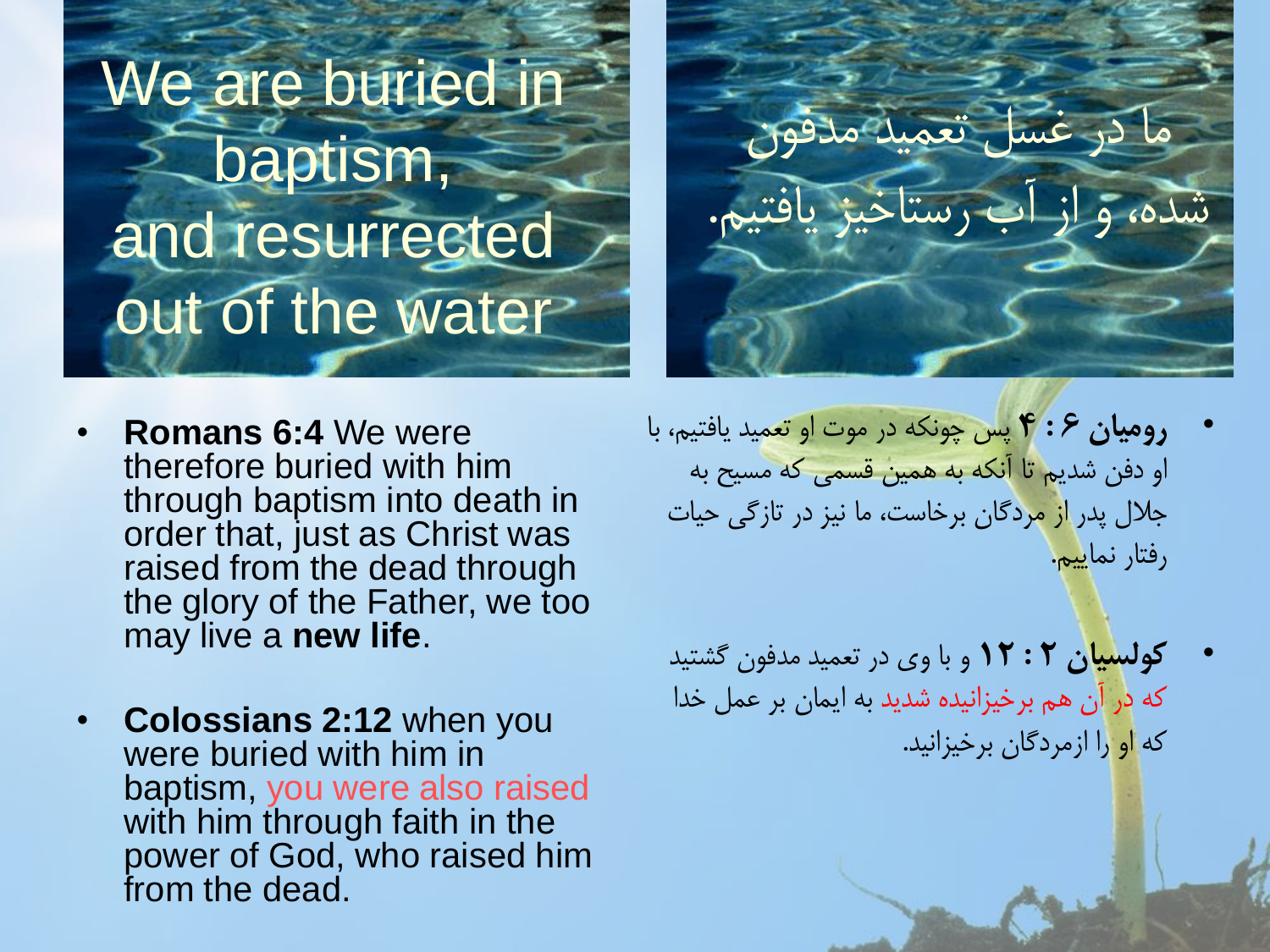New life of the spirit زندگی تازه در روح

• We are now liberated from the law, dead to our captor - sin

**Romans 7:6** But now we are discharged from the law, dead to that which held us captive, so that we are slaves not under the old written code but in the **new life** of the Spirit.

• اکنون ما چون برای آن چیزی که در آن اسیر بوده ایم، گناه، مردیم، از شریعت آزاد شده ایم.

• **رومیان 7 : 6** اما الحال چون برای آن چیزی که در آن بسته بودیم مردیم، از شریعت آزاد شدیم، بحدی که در تازگی روح بندگی میکنیم نه در کهنگی حرف.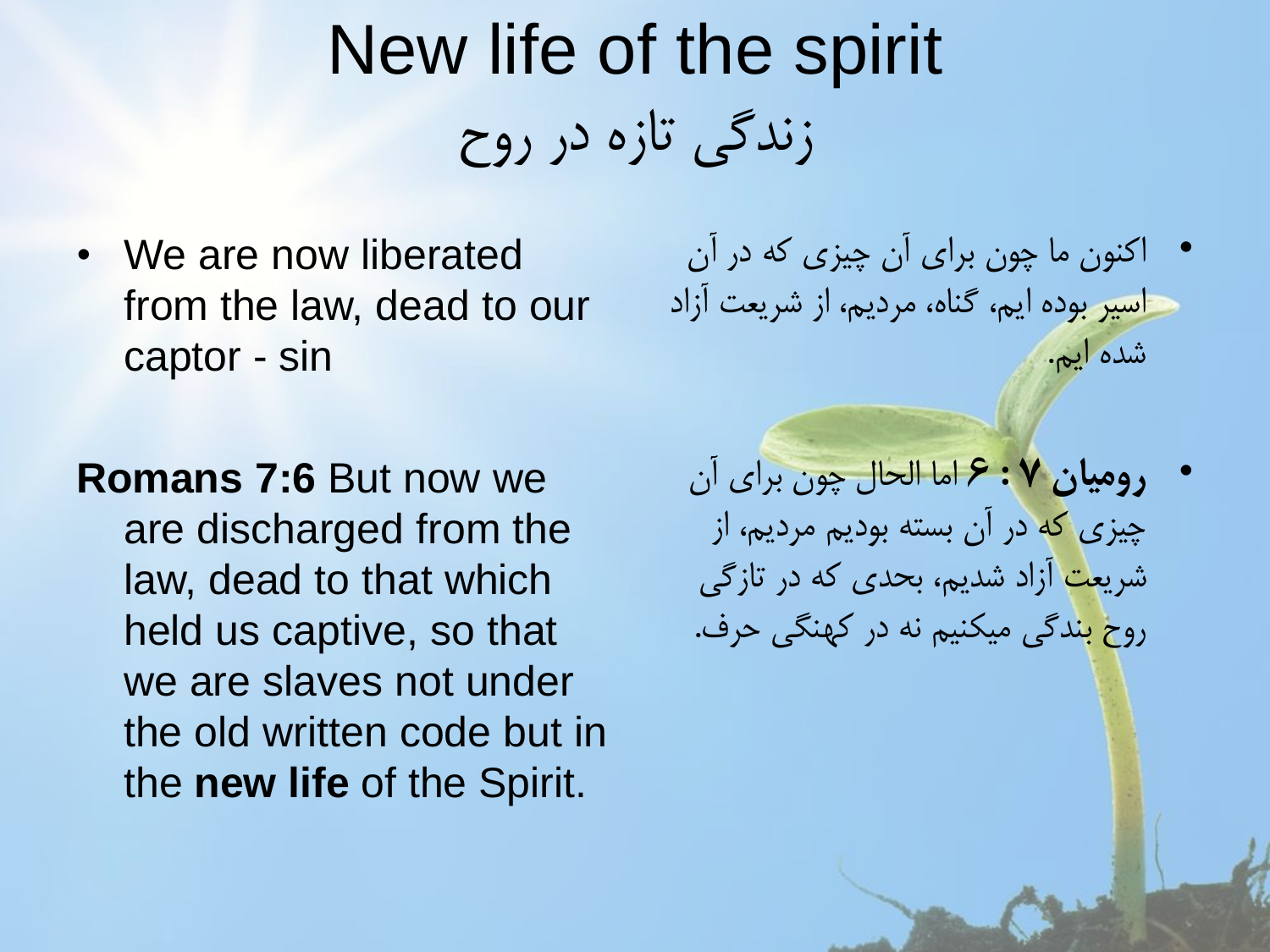# The problem of the new man مشکل مرد تازه

One man enters water,

Two men come out

New Man in Christ

مرد جدید در مسیح

Old Man in Adam

مرد پیر در آدم

• مردی وارد آب می شود،

• دو مرد بیرون می آیند

Before baptism

قبل از غسل تعمید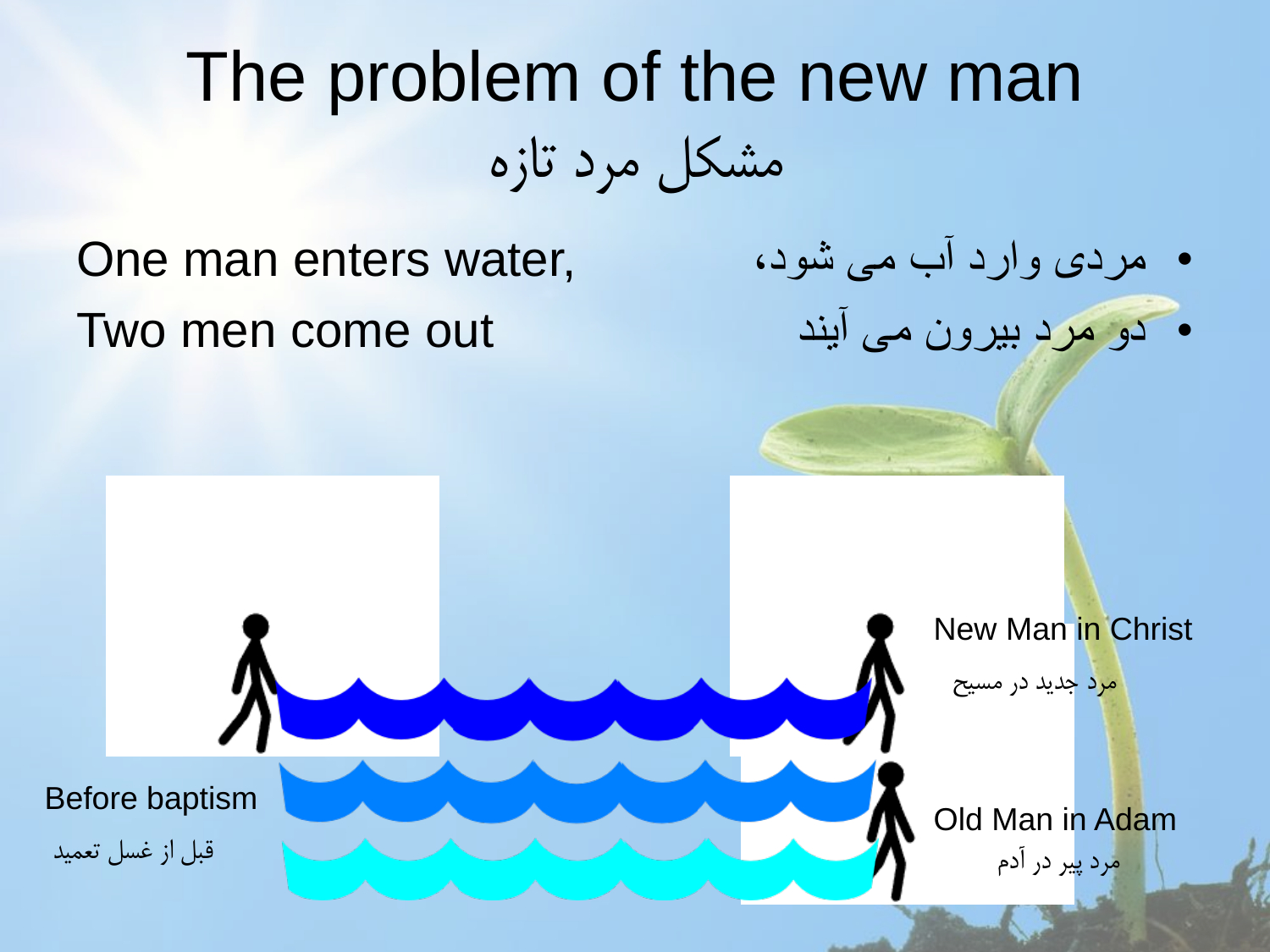### Romans 7 - struggle of old and new رومیان باب 7 - نبرد بین کهنه و تازه

**Romans 7: 15** I do not understand my own actions. For I do not do what I want, but I do the very thing I hate. **16** Now if I do what I do not want, I agree that the law is good. **17** But in fact it is no longer I that do it, but sin that dwells within me. **18** For I know that nothing good dwells within me, that is, in my flesh. I can will what is right, but I cannot do it. **19** For I do not do the good I want, but the evil I do not want is what I do. **20** Now if I do what I do not want, it is no longer I that do it, but sin that dwells within me. **21** So I find it to be a law that when I want to do what is good, evil lies close at hand. **22** For I delight in the law of God in my inmost self, **23** but I see in my members another law at war with the law of my mind, making me captive to the law of sin that dwells in my members. **24** Wretched man that I am! Who will rescue me from this body of death? **25** Thanks be to God through Jesus Christ our Lord! So then, with my mind I am a slave to the law of God, but with my flesh I am a slave to the law of sin.

**رومیان 7 : 15** که آنچه می کنم نمی دانم زیرا آنچه میخواهم نمی کنم بلکه کاری را که از آن نفرت دارم بجا می آورم. **16** پس هرگاه کاری را که نمی خواهم به جا می آورم، شریعت را تصدیق می کنم که نیکوست**17**. و الحال من دیگر فاعل آن نیستم بلکه آن گناهی که در من ساکن است. **18** زیرا می دانم که در من یعنی در جسدم هیچ نیکویی ساکن نیست، زیرا که اراده در من حاضر است اما صورت نیکو کردن نی. **19** زیرا آن نیکویی را که می خواهم نمی کنم، بلکه بدی را که نمی خواهم می کنم. **20** پس چون آنچه را نمی خواهم میکنم، من دیگر فاعل آن نیستم بلکه گناه که در من ساکن است. **21** لهذا این شریعت را می یابم که وقتی که می خواهم نیکویی کنم بدی نزد من حاضر است. **22** زیرا برحسب انسانیت باطنی به شریعت خدا خشنودم. **23** لکن شریعتی دیگر در اعضای خود می بینم که با شریعت ذهن من منازعه می کند و مرا اسیر می سازد به آن شریعت گناه که در اعضای من است. **24** وای بر من که مرد شقیای هستم! کیست که مرا از جسم این موت رهایی بخشد؟ **25** خدا را شکر می کنم بوساطت خداوند ما عیسی مسیح. خالصه اینکه من به ذهن خود شریعت خدا را بندگی می کنم و اما به جسم خود شریعت گناه را.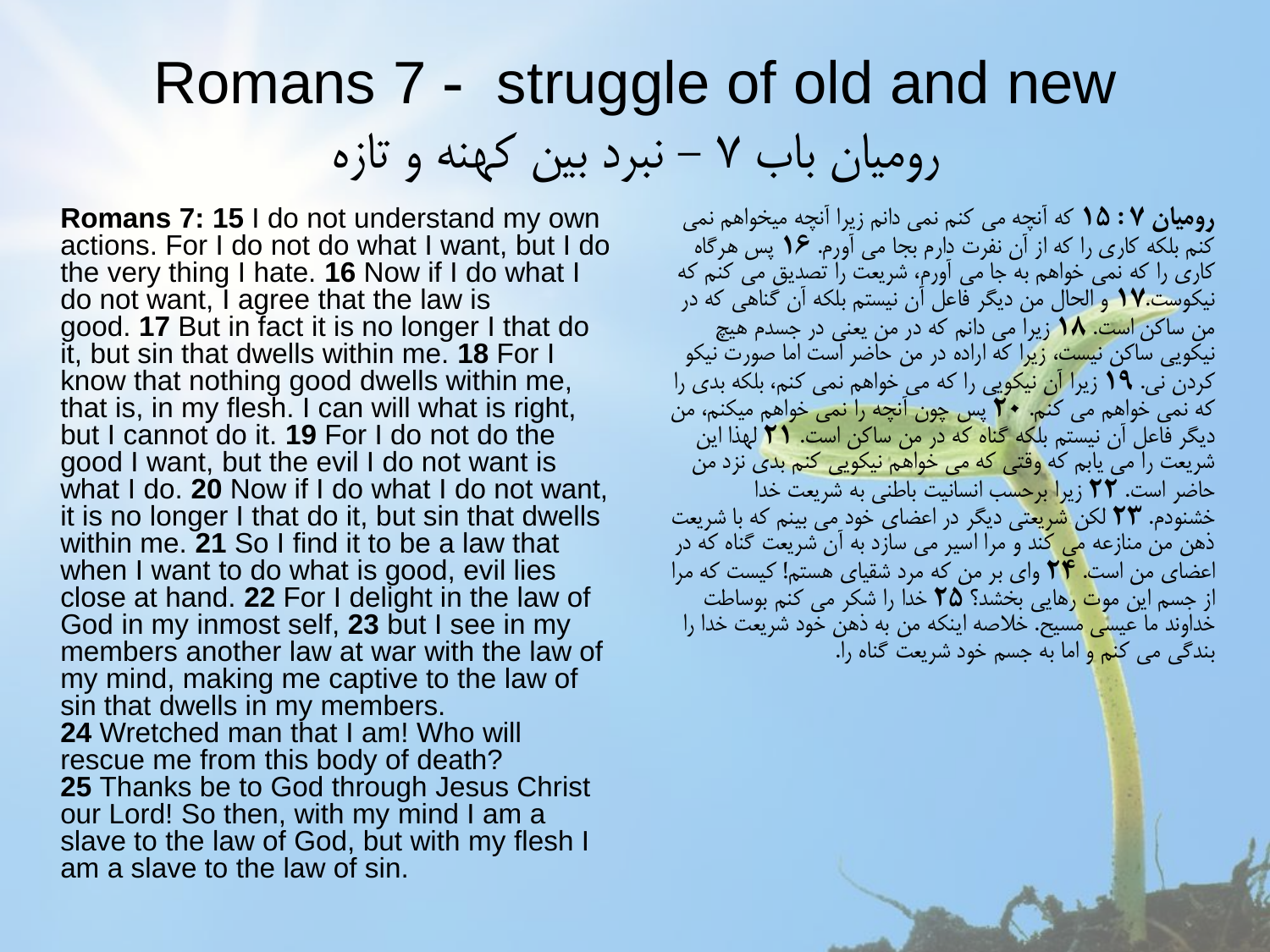#### Romans 8 – the triumph of new life, God dwelling in us رومیان باب 8 – پیروزی از زندگی تازه، سکونت خدا در ما

- Romans 8:5 For those who live according to the flesh set their minds on the things of the flesh, but those who live according to the Spirit set their minds on the things of the Spirit. **6** To set the mind on the flesh is death, but to set the mind on the Spirit is life and peace. **7** For this reason the mind that is set on the flesh is hostile to God; it does not submit to God's law—indeed it cannot, **8** and those who are in the flesh cannot please God.
- **9** But you are not in the flesh; you are in the Spirit, since the Spirit of God dwells in you. Anyone who does not have the Spirit of Christ does not belong to him.
- **10** But if Christ is in you, though the body is dead because of sin, the Spirit is life because of righteousness. **11** If the Spirit of him who raised Jesus from the dead dwells in you, he who raised Christ from the dead will give life to your mortal bodies also through his Spirit that dwells in you.
- **رومیان 8 : 5** زیرا آنانی که برحسب جسم هستند، در چیزهای جسم تفکر می کنند و اما آنانی که بر حسب روح هستند در چیزهای روح. **6** از آن جهت که تفکر جسم موت است، لکن تفکر روح حیات و سالمتی است. **7** زانرو که تفکر جسم دشمنی خدا است، چونکه شریعت خدا را اطاعت نمی کند، زیرا نمی تواند هم بکند. **8** و کسانی که جسمانی هستند، نمی توانند خدا را خشنود سازند.
- **9** لکن شما در جسم نیستید بلکه در روح، هرگاه روح خدا در شما ساکن باشد؛ و هرگاه کسی روح مسیح را ندارد وی از آن او نیست.
- **10** و اگر مسیح در شما است، جسم به سبب گناه مرده است و اما روح، به سبب عدالت، حیات است. **11** و اگر روح او که عیسی را ازمردگان برخیزانید در شما ساکن باشد، او که مسیح را از مردگان برخیزانید، بدن های فانی شما را نیز زنده خواهد ساخت به روح خود که در شما ساکن است.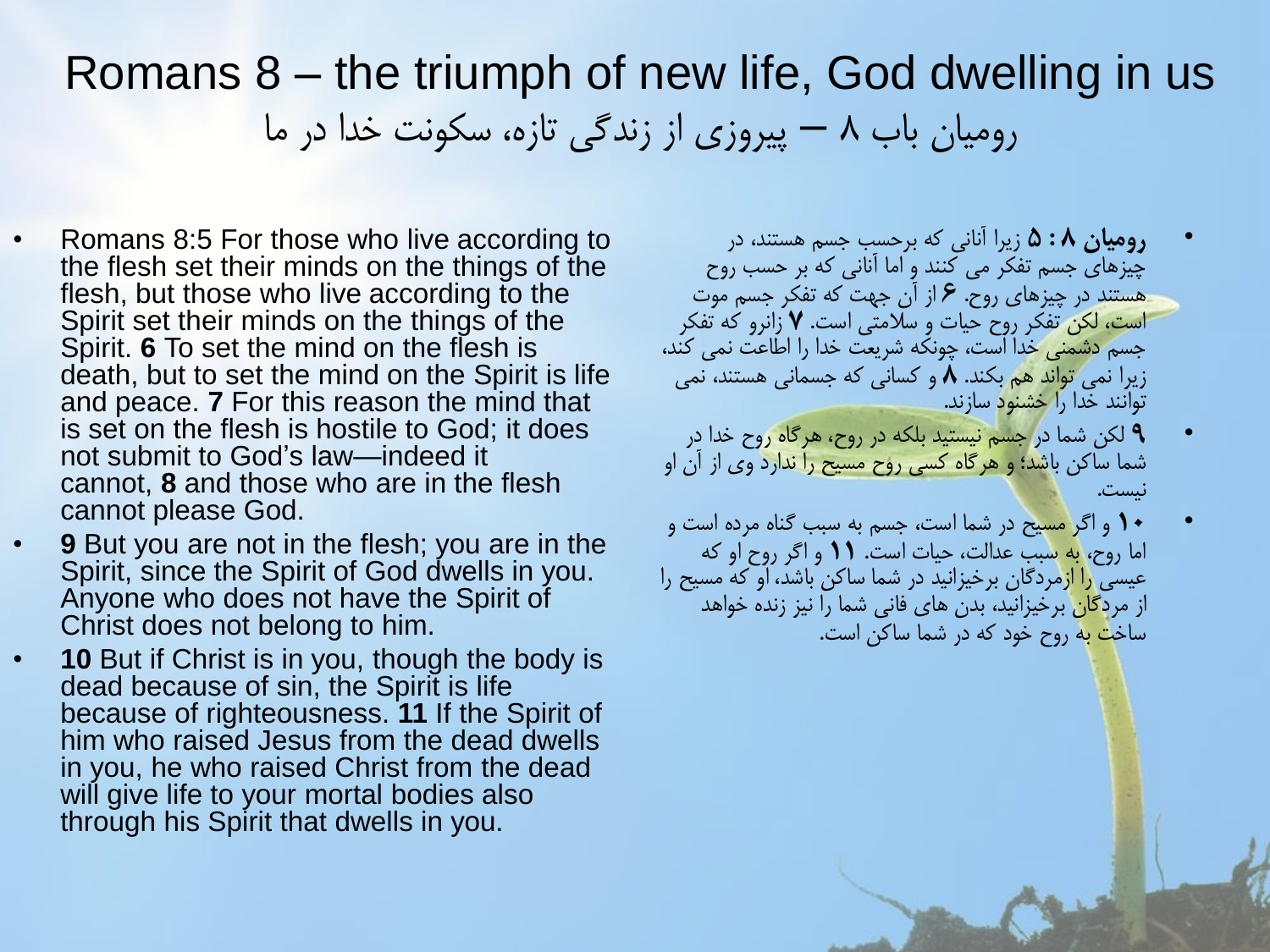## Romans 12 - living sacrifices رومیان باب 12 – قربانی های زنده

• **12:1** I appeal to you therefore, brothers and sisters, by the mercies of God, to present your bodies as a living sacrifice, holy and acceptable to God, which is your spiritual worship. **2** Do not be conformed to this world, but be transformed by the renewing of your minds, so that you may discern what is the will of God—what is good and acceptable and perfect.

• **12 : 1** زندگی مسیحی لهذا ای برادران شما را به رحمت های خدا استدعا می کنم که بدن های خود را قربانی زنده مقدس پسندیده خدا بگذرانید که عبادت معقول شما است. **2** و همشکل این جهان مشوید بلکه به تازگی ذهن خود صورت خود را تبدیل دهید تا شما دریافت کنید که اراده نیکوی پسندیده کامل خدا چیست.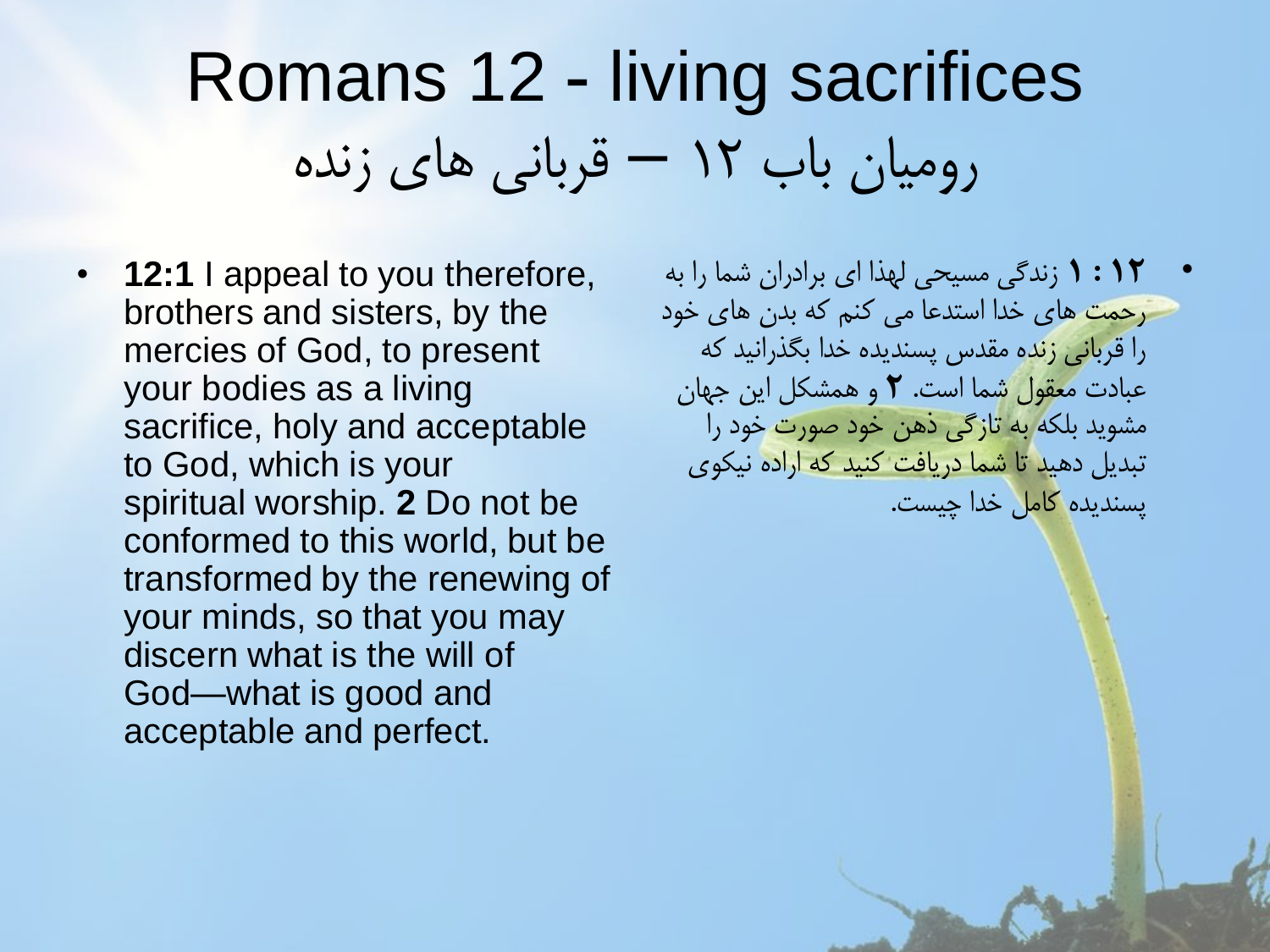## Titus 3:5 echoes John 3:5 تیطس 3 : 5 انعکاس یوحنا 3 : 5

Titus 3:4 But when the goodness and loving kindness of God our Savior appeared, 5 he saved us, not because of any works of righteousness that we had done, but according to his mercy, through the washing of rebirth and renewal by the Holy Spirit.

- These are the same two things that Jesus said to Nicodemus in John 3:5 water and spirit.
- Water is once, spirit is every day
- تیطس 3 : 4 لیکن چون مهربانی و لطف نجات دهنده ما خدا ظاهر شد، 5 نه به سبب اعمالی که ما به عدالت کرده بودیم، بلکه محض رحمت خود ما را نجات داد به غسل تولد تازه و تازگی ای که از روح القدس است.
- این دو چیز مشابهی است که عیسی در یوحنا 3 : 5 به نیقودیموس گفت، آب و روح.
	- آب یکبار است، روح هر روز است.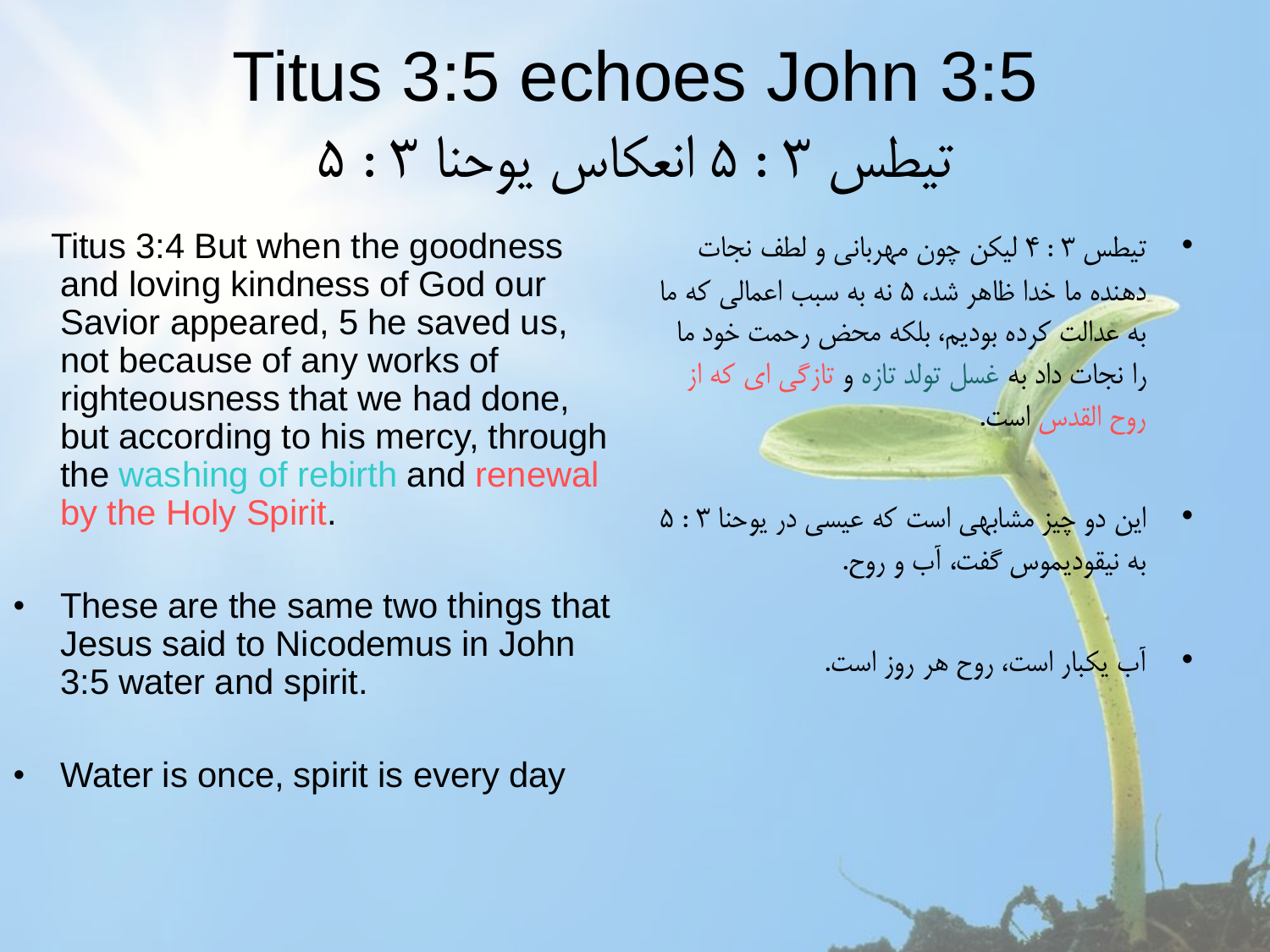### Ephesians 4 – new life and new talk افسسیان باب 4 – زندگی تازه و سخنی تازه

**Ephesians 4:25** So then, putting away falsehood, let all of us speak the truth to our neighbors, for we are members of one another. **26** Be angry but do not sin; do not let the sun go down on your anger, **27** and do not make room for the devil. **28** Thieves must give up stealing; rather let them labor and work honestly with their own hands, so as to have something to share with the needy.

**29** Let no evil talk come out of your mouths, but only what is useful for building up, as there is need, so that your words may give grace to those who hear. **30** And do not grieve the Holy Spirit of God, with which you were marked with a seal for the day of redemption. **31** Put away from you all bitterness and wrath and anger and wrangling and slander, together with all malice, **32** and be kind to one another, tenderhearted, forgiving one another, as God in Christ has forgiven you.

**افسسیان 4 : 25** لهذا دروغ را ترک کرده، هر کس با همسایه خود راست بگوید، زیرا که ما اعضای یکدیگریم. **26** خشم گیرید ولی گناه مورزید؛ خورشید بر غیظ شما غروب نکند. **27** ابلیس را مجال ندهید. **28**دزد دیگر دزدی نکند بلکه به دستهای خود کار نیکو کرده، زحمت بکشد تا بتواند نیازمندی را چیزی دهد.

**29** هیچ سخن بد از دهان شما بیرون نیاید، بلکه آنچه بحسب حاجت و برای بنا نیکو باشد تا شنوندگان را فیض رساند. **30** و روح قدوس خدا را که به او تا روز رستگاری مختوم شده اید، محزون مسازید**31**. و هر قسم تلخی و غیظ و خشم و فریاد و بدگویی و خباثت را از خود دور کنید، **32** و با یگدیگر مهربان باشید و رحیم و همدیگر را عفو نمایید چنانکه خدا در مسیح شما را هم آمرزیده است.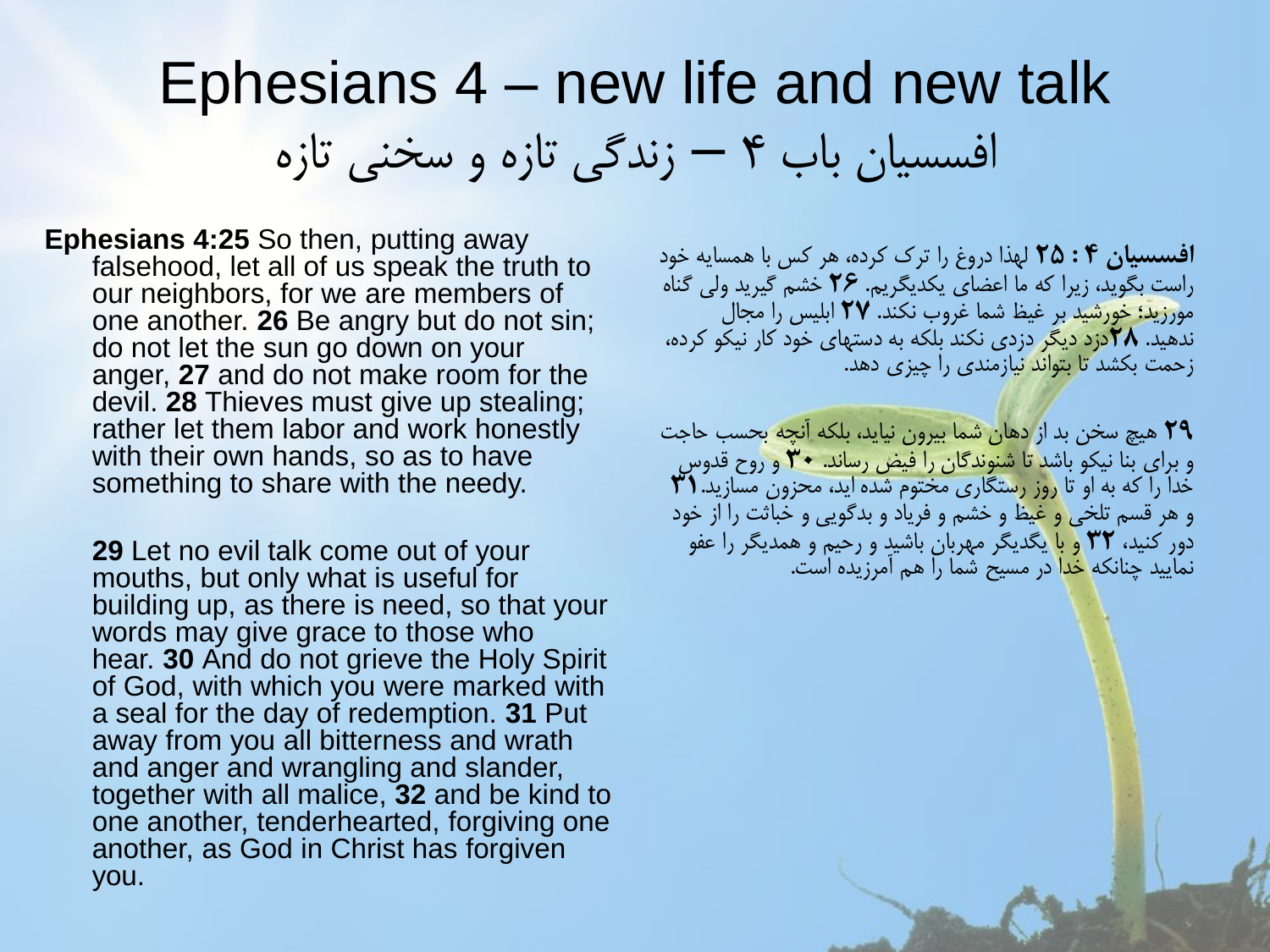### James 3 – new talk and new tongue یعقوب 3 - سخنی تازه و زبانی تازه

**James 3:3** Indeed, we put bits in horses' mouths that they may obey us, and we turn their whole body. **4** Look also at ships: although they are so large and are driven by fierce winds, they are turned by a very small rudder wherever the pilot desires. **5** Even so the tongue is a little member and boasts great things. See how great a forest a little fire kindles!

**یعقوب 3 : 3** و اینک لگام را بر دهان اسبان می زنیم تا مطیع ما شوند و تمام بدن آنها را بر می گردانیم. **4** اینک کشتی ها نیز چقدر بزرگ است و از بادهای سخت رانده می شود، لکن با سکان کوچک به هر طرفی که اراده ناخدا باشد، برگردانیده می شود. **5** همچنان زبان نیز عضوی کوچک است و سخنان کبرآمیز می گوید. اینک آتش کمی چه جنگل عظیمی را می سوزاند.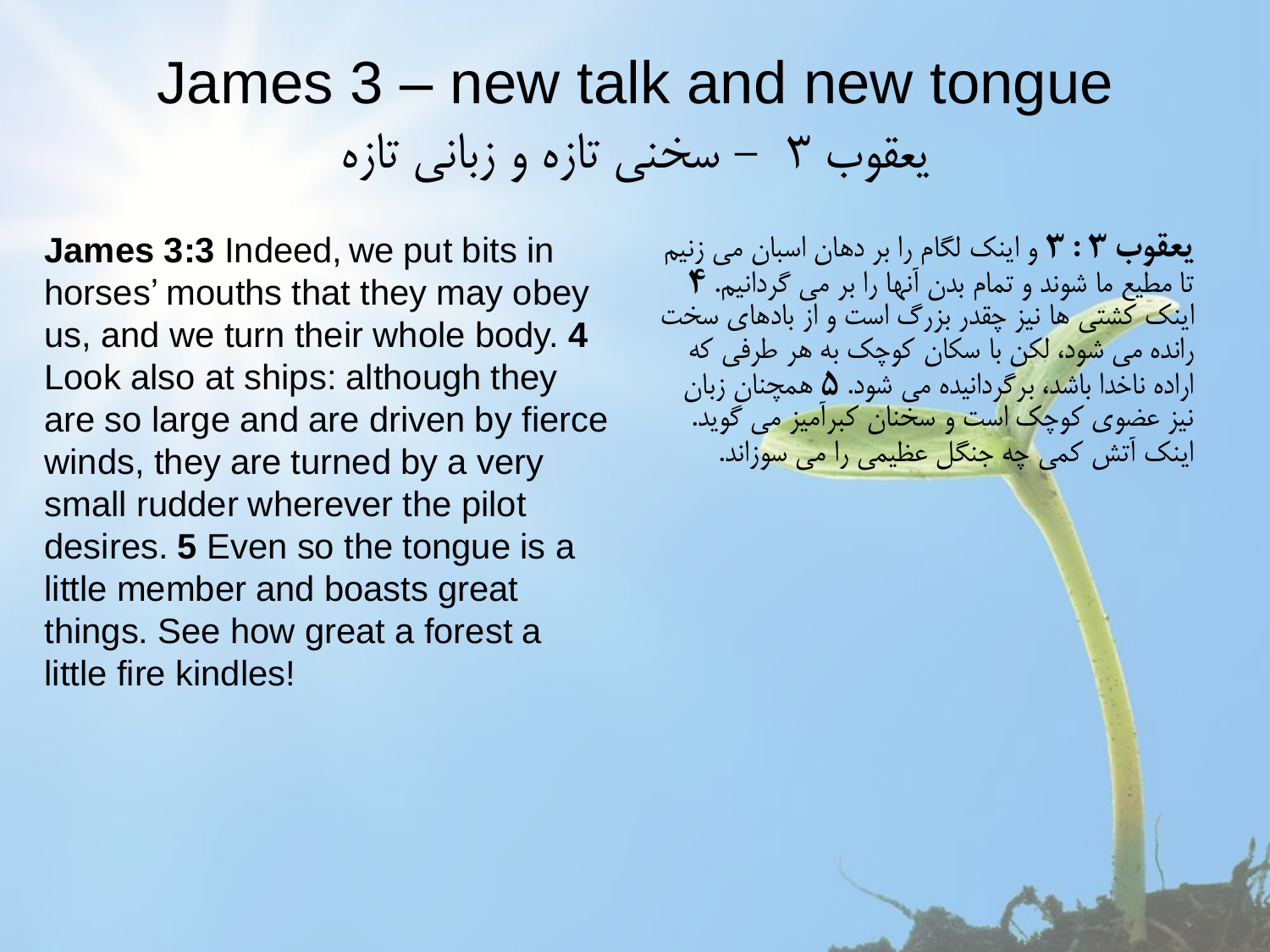### Colossians 3 - new life now a taste of the future life کولسیان 3 – زندگی تازه امروز، نمونه ای از زندگی آینده

#### **Our new life now on earth is a foretaste of who we will be in the kingdom**

• **3:1** So if you have been raised with Christ, seek the things that are above, where Christ is, seated at the right hand of God. **2** Set your minds on things that are above, not on things that are on earth, **3** for you have died, and your life is hidden with Christ in God. **4** When Christ who is your life is revealed, then you also will be revealed with him in glory.

**زندگی تازه ما امروز بر روی زمین یک پیش بینی از چیزی است که در پادشاهی خدا خواهیم بود.**

**کولسیان 3 : 1** پس چون با مسیح برخیزانیده شدید، آنچه را که در باال است بطلبید در آنجایی که مسیح است، به دست راست خدا نشسته. **2** در آنچه باال است تفکر کنید، نه در آنچه بر زمین است. **3** زیرا که مردید و زندگی شما با مسیح در خدا مخفی است. **4** چون مسیح که زندگی ما است ظاهر شود آنگاه شما هم با وی در جالل ظاهر خواهید شد.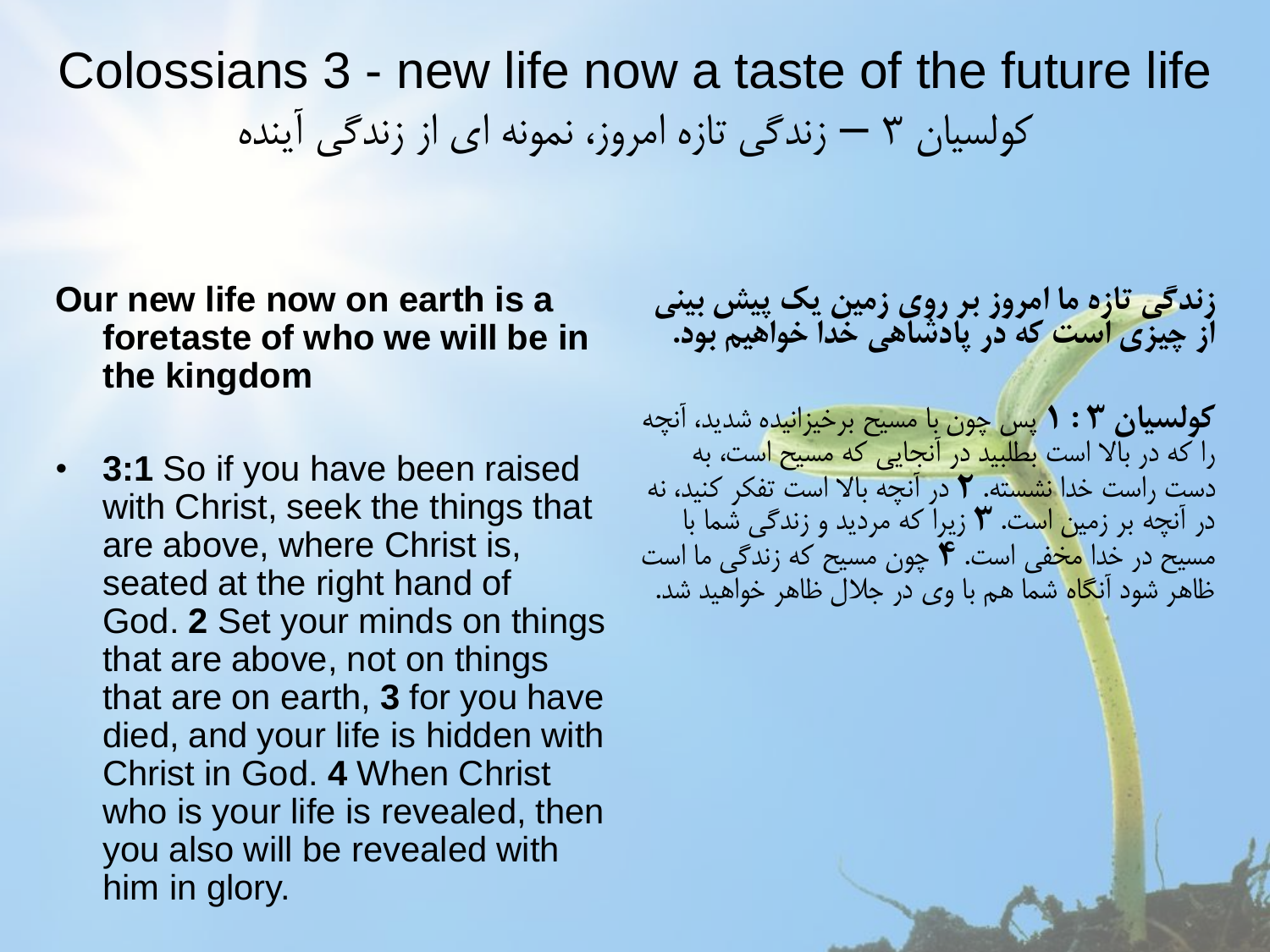#### Colossians 3:5 put to death our shadow-man following us کولسیان 3 : 5 سایه خود را مقتول سازیم – اینگونه رفتار می کردیم

**Colossians 3:5** Put to death, therefore, whatever in you is earthly: fornication, impurity, passion, evil desire, and greed (which is idolatry). **6** On account of these the wrath of God is coming on those who are disobedient. **7** These are the ways you also once followed, when you were living that life. **8** But now you must get rid of all such things—anger, wrath, malice, slander, and abusive language from your mouth. **9** Do not lie to one another, seeing that you have stripped off the old self with its practices **10** and have clothed yourselves with the new self, which is being renewed in knowledge according to the image of its creator. **11** In that renewal there is no longer Greek and Jew, circumcised and uncircumcised, barbarian, Scythian, slave and free; but Christ is all and in all!

• **کولسیان 3 : 5** پس اعضای خود را که بر زمین است مقتول سازید، زنا و ناپاکی و هوی و هوس و شهوت قبیح و طمع که بت پرستی است **6** که به سبب اینها غضب خدا بر ابنای معصیت وارد می آید. **7** که شما نیز سابق در اینها رفتار می کردید، هنگامی که در آنها زیست می نمودید. **8** لیکن الحال شما همه را ترک کنید، یعنی خشم و غیظ و بدخویی و بدگویی و فحش را از زبان خود. **9** به یکدیگر دروغ مگویید، چونکه انسانیت کهنه را با اعمالش از خود بیرون کرده اید، **10**و تازه را پوشیده <mark>اید</mark> که به صورت خالق خویش تا به معرفت کامل، تازه می شود، **11** که در آن نه یونانی است، نه یهود<mark>، نه</mark> ختنه، نه نامختونی، نه بربری، نه سکیتی، نه غالم و نه آزاد، بلکه مسیح همه و در همه است.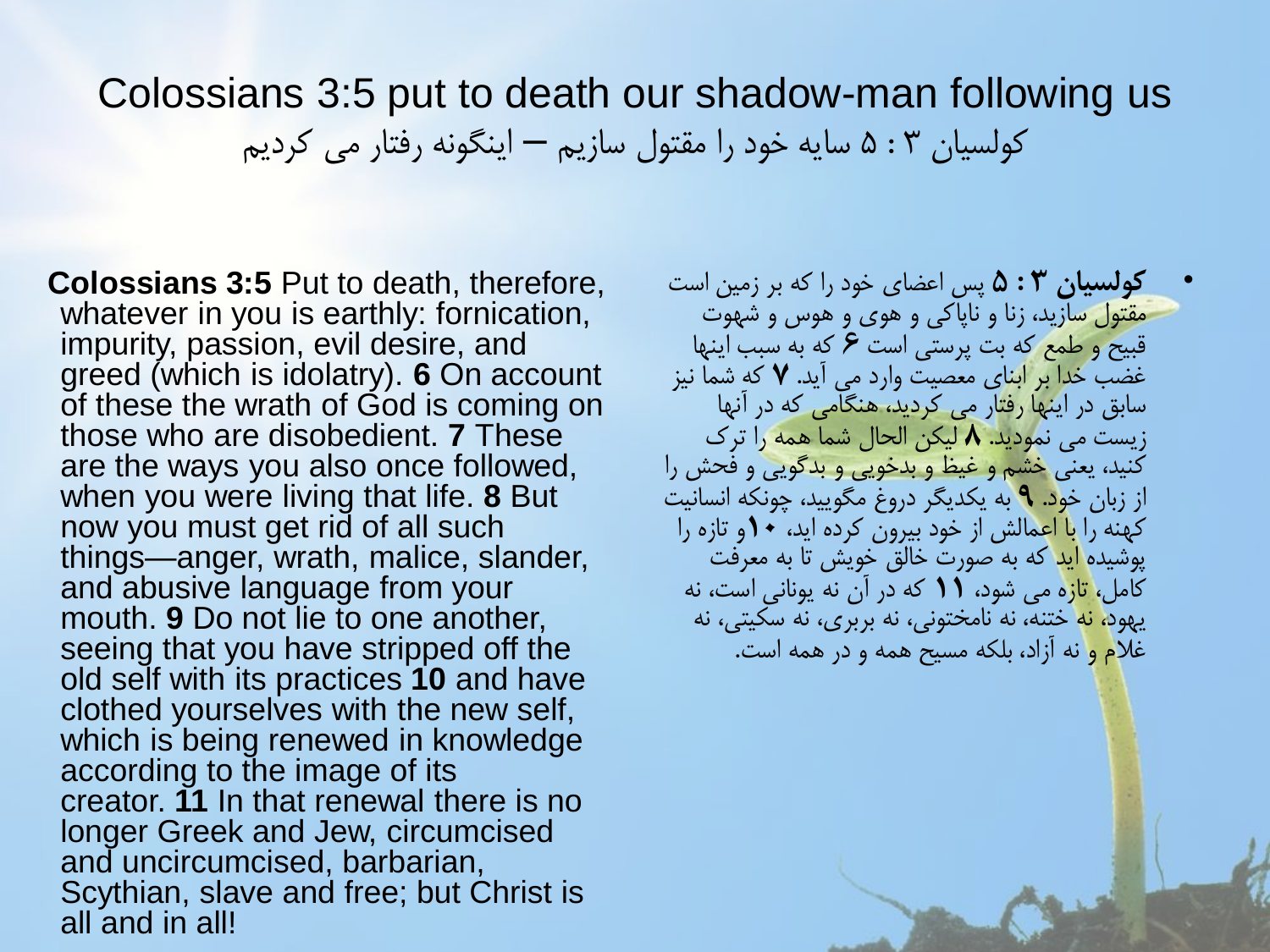#### Colossians 3 – the new man needs new clothes کولسیان 3 – مرد تازه، لباسی تازه نیاز دارد

• **Colossians 3:12** As God's chosen ones, holy and beloved, clothe yourselves with compassion, kindness, humility, meekness, and patience. **13** Bear with one another and, if anyone has a complaint against another, forgive each other; just as the Lord has forgiven you, so you also must forgive. **14** Above all, clothe yourselves with love, which binds everything together in perfect harmony. **15** And let the peace of Christ rule in your hearts, to which indeed you were called in the one body. And be thankful.

• **کولسیان 3 : 12** پس مانند برگزیدگان مقدس و محبوب خدا احشای رحمت و مهربانی و تواضع و تحمل و حلم را بپوشید؛ **13** و متحمل یکدیگر شده، همدیگر را عفو کنید هرگاه بر دیگری ادعایی داشته باشید؛ چنانکه مسیح شما را آمرزید، شما نیز چنین کنید. **14** و بر این همه محبت را که کمربند کمال است بپوشید. **15** و سالمتی خدا در دل های شما مسلط باشد که به آن هم در یک بدن خوانده شده اید و شاکر باشید.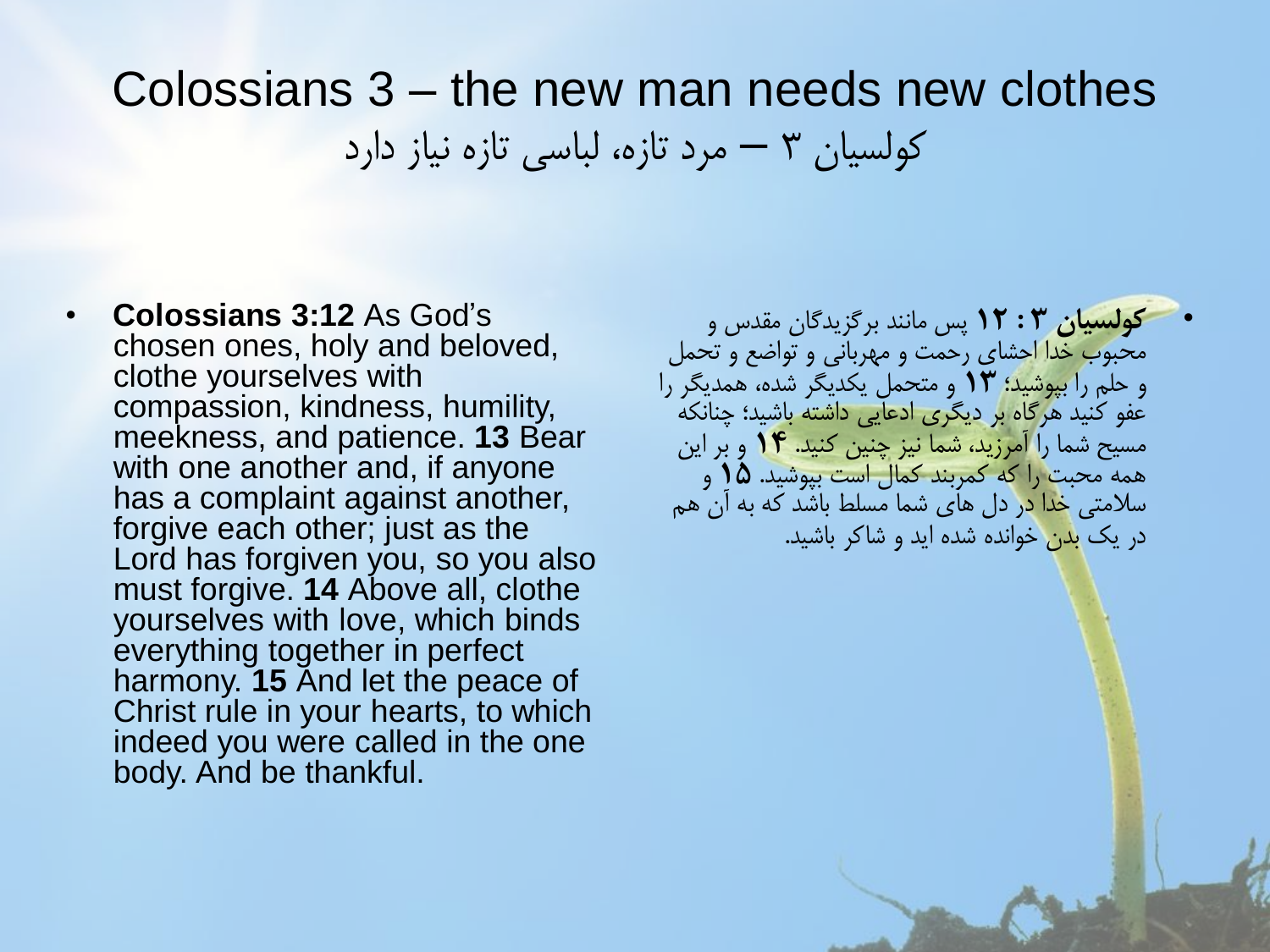## Praise with gratitude ستایش همراه با قدردانی

• **Colossians 3:16** Let the word of Christ dwell in you richly; teach and admonish one another in all wisdom; and with gratitude in your hearts sing psalms, hymns, and spiritual songs to God. **17** And whatever you do, in word or deed, do everything in the name of the Lord Jesus, giving thanks to God the Father through him.

• **کولسیان 3 : 16** کالم مسیح در شما به دولتمندی و به کمال حکمت ساکن بشود و یکدیگر را تعلیم و نصیحت کنید به مزامیر و تسبیحات و سرودهای روحانی و با فیض در دلهای خود خدا را بسرایید. **17**و آنچه کنید در قول و فعل، همه را به نام عیسی خداوند بکنید و خدای پدر را بوسیله او شکر کنید.